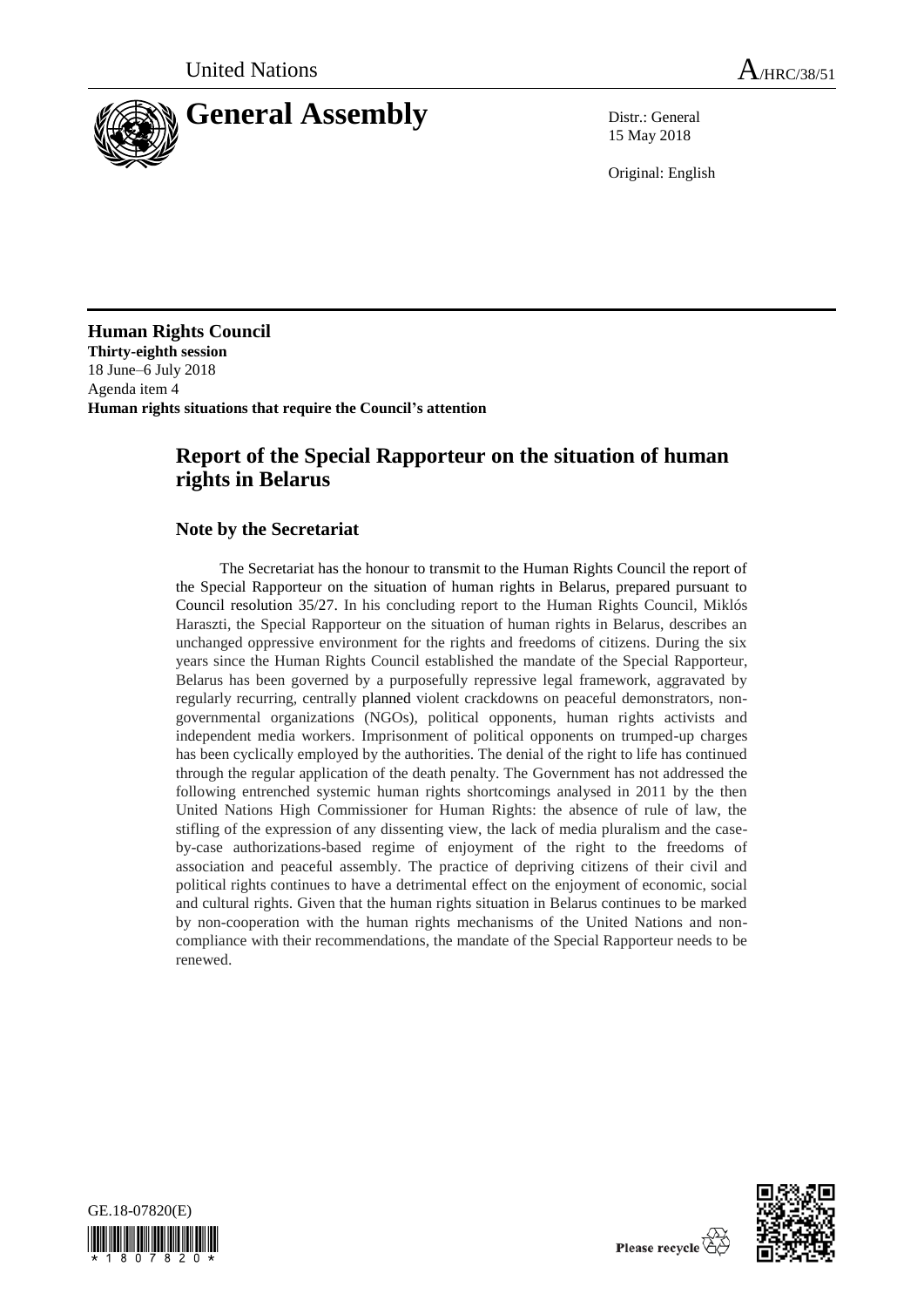# **I. Introduction**

#### **A. Background**

1. The mandate of the Special Rapporteur on the situation of human rights in Belarus was established in 2012 by the Human Rights Council in its resolution 20/13, on the basis of a report by the United Nations High Commissioner for Human Rights (A/HRC/20/8). The Council requested the mandate holder to report annually to it and to the General Assembly. The Council has since renewed the mandate five times, for one year each time, in resolutions 23/15, 26/25, 29/17, 32/26 and 35/27.

2. The present report is submitted to the Council pursuant to its resolution 35/27, covers the period 1 April 2017–30 April 2018, is based on information received up to the latter date, and is the current Special Rapporteur's last report to the Council, as his tenure ends on 31 October 2018.

3. The handling of human rights in the reporting period was marked by the routine use by the authorities of the entrenched oppressive legal and administrative regulations. In a potentially grave development, at the end of the reporting period, the National Assembly passed on first reading a bill on amendments to the law on the mass media and other legal texts, which, if promulgated, would eliminate all remaining freedom of expression online. The period was also marked by a renewed crackdown by law enforcement agencies on peaceful demonstrators, members of the political opposition, human rights defenders and independent journalists in March 2018, on the occasion of Freedom Day, prior to and during which more than a hundred individuals were arbitrarily arrested and detained.

4. In his previous report to the Human Rights Council (A/HRC/35/40 and Corr.1), the Special Rapporteur described the deterioration, in early 2017, of the human rights situation in Belarus, which, like the March 2018 crackdown, involved the severe repression of peaceful demonstrations against presidential decree No. 3 of 2015 on the prevention of social dependency. The decree financially targeted at least 470,000 individuals labelled as "social parasites" for not registering as employed for a minimum of 183 days per year. The demonstrations, which were held in Minsk and in numerous other cities throughout the country, were the largest since those organized in the wake of the December 2010 presidential elections, the violent repression of which prompted the United Nations to put the situation of human rights in Belarus under the scrutiny of the Special Rapporteur.

5. The Special Rapporteur analysed the cyclical nature of violent crackdowns on fundamental freedoms in Belarus, as illustrated by the repression of the March events after a brief period of resorting to fines instead of arbitrary arrests (A/HRC/35/40 and Corr.1). While daily public life in the country is hindered by an underlying system-wide and purposefully oppressive set of laws and by the acts by State officials, the authorities nevertheless regularly scale up repression throughout violent crackdowns in order to maintain pressure.

6. In his first report to the Human Rights Council (A/HRC/23/52), the Special Rapporteur analysed a series of shortcomings that the High Commissioner for Human Rights had identified a year previously. All of those shortcomings persist after six years of international scrutiny, and certain human rights issues have actually worsened, especially the situation of the media, political pluralism and legal provisions.

7. In his report to the thirty-second session of the Human Rights Council (A/HRC/32/48), the Special Rapporteur conducted an in-depth survey of compliance by Belarus with the recommendations of the United Nations human rights mechanisms, including the universal periodic review. The analysis showed the absence of any move towards the implementation of such recommendations, demonstrating a lack of political will on the part of the State party's authorities to improve the human rights record of Belarus.

8. The adoption, in October 2016, of an inter-agency plan for the period 2016–2019 for the implementation of recommendations made during the second cycle of the universal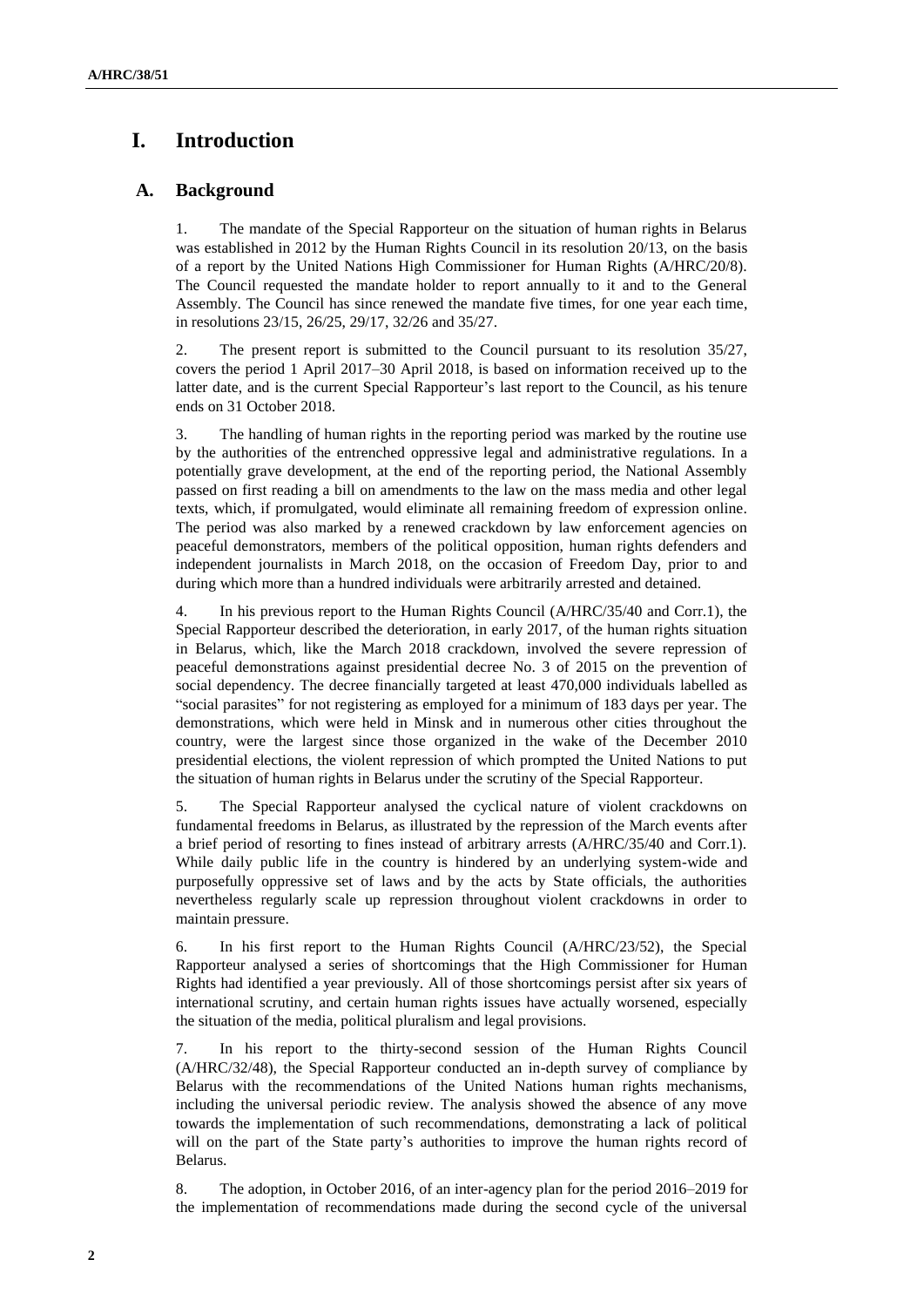periodic review of Belarus and by the treaty bodies, $<sup>1</sup>$  and the heavy marketing around it, do</sup> not even mark the start of the process of recognizing the existence of long-standing human rights issues, as those are not addressed by the plan as analysed by the Special Rapporteur (see A/HRC/35/40).

9. Representatives of the State party's authorities attending conferences highlight results in the socioeconomic field and efforts to implement the Sustainable Development Goals. The Special Rapporteur deems it necessary to question the authorities about the absence of similar efforts, or at least the relaxation of the measures currently in force, when it comes to democratic values and fundamental freedoms as recognized in the Universal Declaration of Human Rights.

10. Belarus remains excluded from membership of the Council of Europe for retaining capital punishment in its Criminal Code and for conducting executions. In 2017, two executions were carried out, and four death sentences were handed down, according to the information available.

11. The absence of a national human rights institution, despite numerous recommendations to establish one in accordance with the principles relating to the status of national institutions for the promotion and protection of human rights (the Paris Principles), is solely due to the lack of political will to permit the establishment of a forum where citizens, civil society organizations, legal specialists and authorities can come together to build a legal and practical framework compliant with the human rights obligations of the country.

12. Similarly, the various elections, both presidential and parliamentary, held in the country for the past 20 years or so have prompted the independent external observers of the Organization for Security and Cooperation in Europe (OSCE) to make recommendations aimed at fundamental improvements. The authorities of Belarus have consistently completely ignored such recommendations. The only concession made to political pluralism in the past two decades was to permit two opposition candidates to sit in the National Assembly in September 2016. The Special Rapporteur recalls that presidential and parliamentary elections are scheduled to take place in Belarus in 2020. There are, however, reports that one of those elections could be organized in 2019. The international community should remain vigilant regarding the upcoming polls, and continue to demand the implementation of the recommendations of the OSCE Office for Democratic Institutions and Human Rights of the OSCE.

13. In the run-up to the twentieth anniversary of the Declaration on the Right and Responsibility of Individuals, Groups and Organs of Society to Promote and Protect Universally Recognized Human Rights and Fundamental Freedoms (Declaration on Human Rights Defenders), the Special Rapporteur reiterates the findings contained in his 2014 report to the General Assembly (A/69/307), namely that, almost 20 years after its adoption, the gap between the moral commitment to adopting the Declaration and its real implementation remains vast in Belarus. Like all the other States Members of the United Nations, Belarus had committed to implementing the values contained in the Declaration by complying with General Assembly resolution 53/144 in 2017. While recognizing that Belarus is not the only country to oppress human rights defenders, and that their situation is deteriorating (A/HRC/34/52), the Special Rapporteur underlines the fact that the harassment of defenders is government-driven, systemic and entrenched in the legal framework.

14. Regarding the causes of the reported systemic suppression of human rights, periodically enhanced by large-scale flare-ups of brutality on the part of law enforcement officials, the Special Rapporteur refers to his most recent report to the General Assembly (A/72/493). In the report, he focused on the powers amassed by the executive branch and of the incumbent President himself, and analysed the impact of the lack of separation of powers and rigged elections on the human rights situation.

<sup>1</sup> Se[e http://mfa.gov.by/upload/doc/plan\\_all\\_eng.pdf.](http://mfa.gov.by/upload/doc/plan_all_eng.pdf)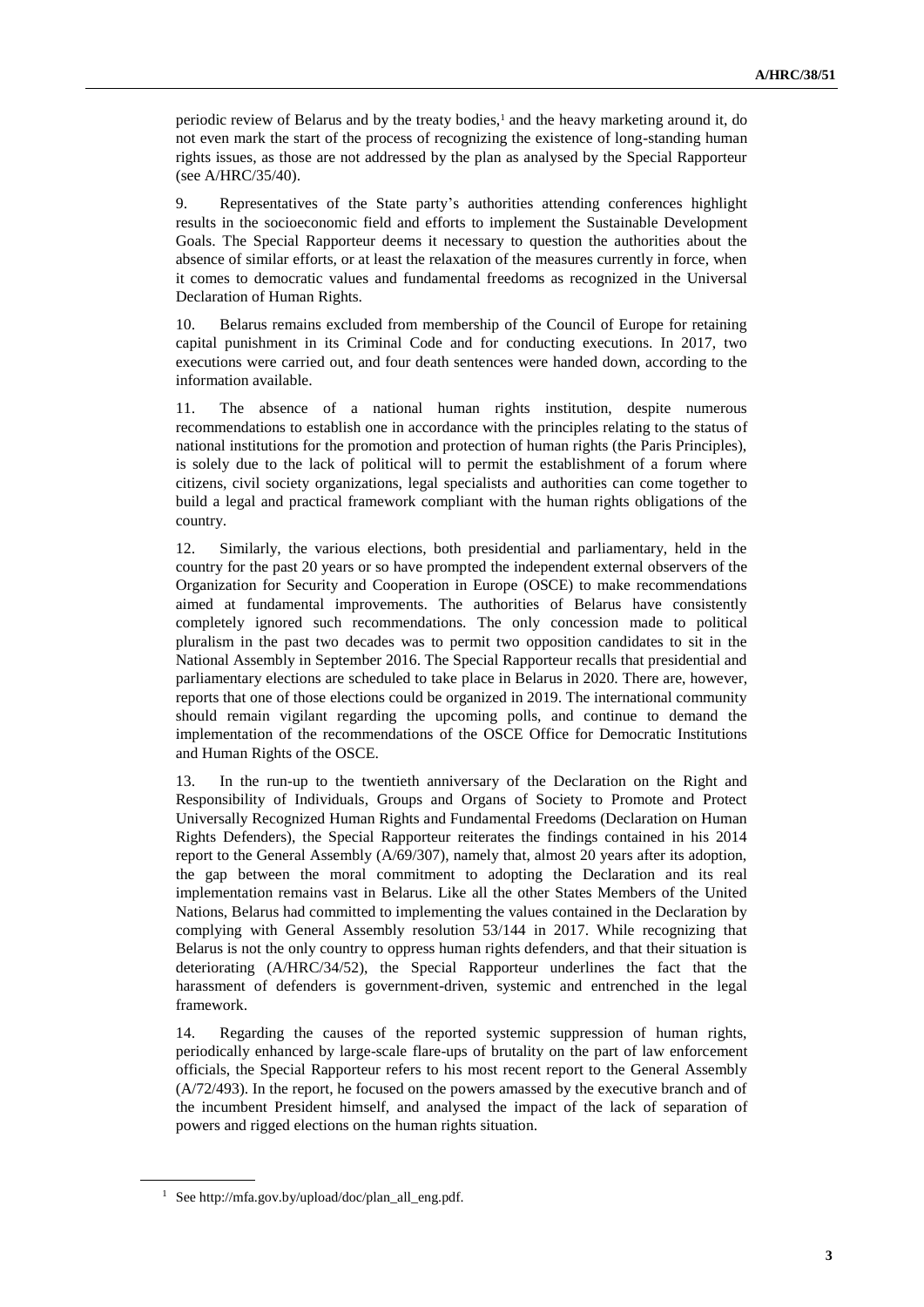15. The Special Rapporteur is of the view that the international scrutiny exercised by the Human Rights Council, the only body currently carrying out such work, is an invaluable tool for deterring attempts by the authorities of Belarus to further tighten their control over civil and political rights. In particular, the Special Rapporteur believes that the continued existence of his mandate is key to the survival of a nucleus of civil society organizations working on human rights issues.

#### **B. Methodology**

16. In his last year as the mandate holder, the Special Rapporteur had hoped that the State party's authorities would reply positively to his request to visit Belarus. However, that request, like those made in previous years, remained unanswered at the time of finalizing the present report.

17. The Special Rapporteur is grateful to the authorities of Belarus for having allowed him to enter the country in July 2017, at the invitation of the OSCE Parliamentary Assembly. Although not acknowledged by the State party's authorities as being on a country visit, the Special Rapporteur was able to meet with a number of civil society actors, human rights defenders, members of the political opposition and media representatives. He also attended the sentencing of a human rights defender, experiencing at first hand the dysfunctional nature of the judicial system (see A/72/493, para. 60).

18. The Special Rapporteur regrets that the authorities of Belarus did not take advantage of his presence in the country to engage at least on issues of potentially mutual agreement, thus missing an opportunity to showcase alleged progress regarding the Government's human rights record.

19. As in previous years, the Special Rapporteur, owing to his inability to conduct a proper in situ visit, based his assessment on the Government's statements and records and on the numerous reports he had received from civil society actors, human rights defenders, relatives of political prisoners and disappeared persons, diplomats and United Nations entities.

## **II. Legal framework and related developments**

20. The enforcement of presidential decree No. 3 of 2015 was first announced as being postponed, and subsequently abandoned all together. However, the principle of stigmatizing and punishing individuals who refuse to benefit from jobs provided by the State on the basis of loyalty to the executive has not disappeared. Under the presidential decree, fines for such individuals would be replaced by denial of access to subsidized hot water, gas and heating, under Council of Ministers resolution No. 314 of 24 April 2018. Payment for those facilities would be due from 1 October 2019 onwards.<sup>2</sup> That situation would obviously have an adverse impact on the economic and social rights of large sectors of the population.

21. Media law amendments prepared by the presidential administration had been rubberstamped on first reading in the National Assembly at the time of writing of the present report. <sup>3</sup> Those changes would bring about the serious, systemic deterioration of the already grave situation of freedom of expression online (see section IV (A) below).

## **III. Engagement with the international human rights system**

22. During its ninety-fourth session, the Committee on the Elimination of Racial Discrimination considered the combined twentieth to twenty-third periodic reports of Belarus (CERD/C/BLR/20-23), on 30 November and 1 December 2017. The Special Rapporteur welcomes the engagement of Belarus with the Committee.

<sup>2</sup> Se[e www.svaboda.org/a/29193768.html](http://www.svaboda.org/a/29193768.html) (in Belarusian).

<sup>3</sup> See https://rsf.org/en/news/belarus-media-law-could-get-even-more-repressive.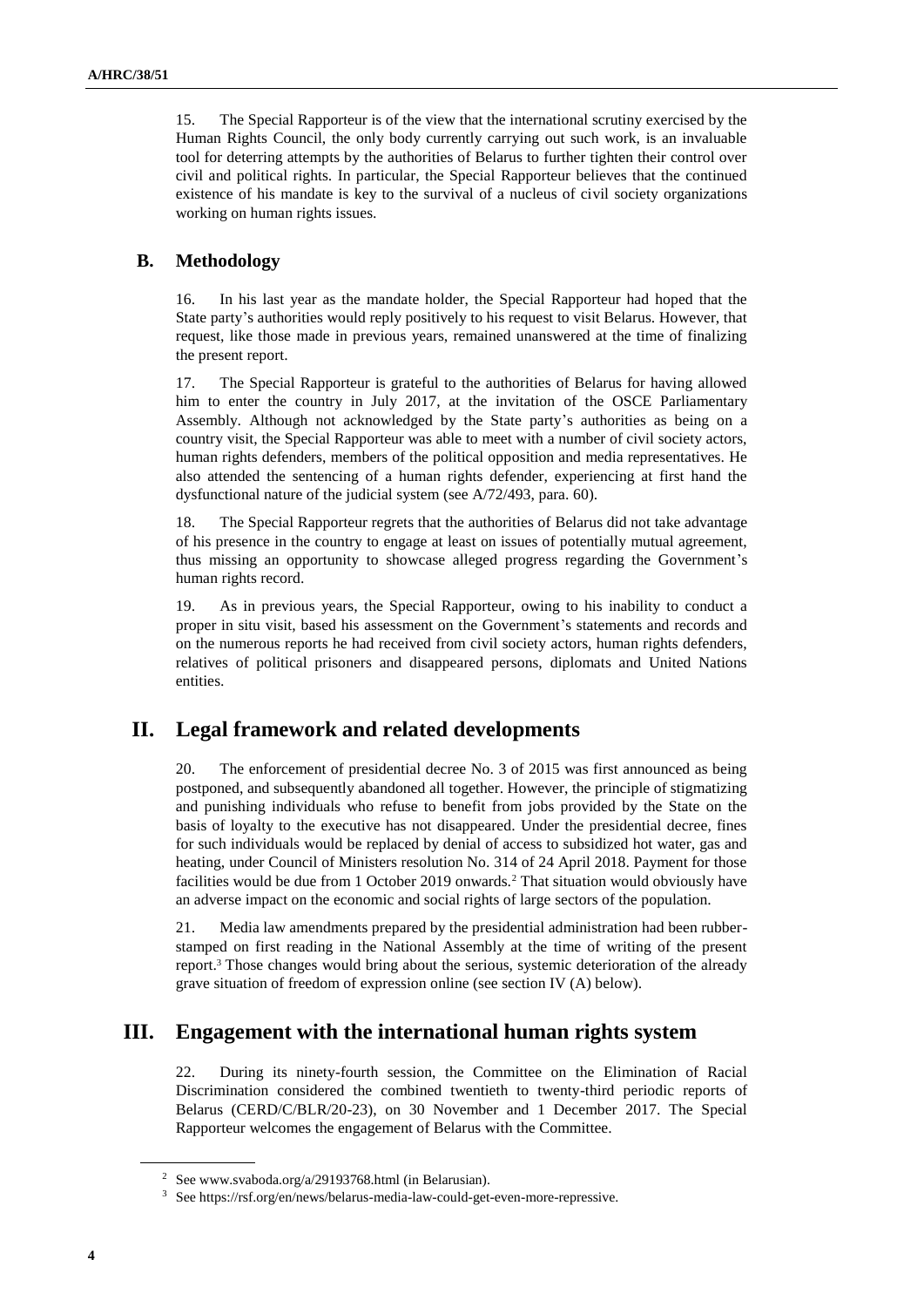23. The Special Rapporteur also welcomes the submission by Belarus of its fifth periodic report under article 40 of the International Covenant on Civil and Political Rights (CCPR/C/BLR/5), and recalls that the report had been pending for 16 years. In October 2018, the Human Rights Committee would thus have the opportunity to review the level of compliance of Belarus with the provisions of the Covenant 21 years after having previously done so, on 30 October 1997.

24. The Committee against Torture was scheduled to review the compliance of Belarus at its sixty-third session in May 2018, on the basis of the fifth periodic report (CAT/C/BLR/5) submitted by Belarus in response to the list of issues adopted by the Committee in 2013 (CAT/C/BLR/QPR/5). The review would provide an opportunity to assess the prevalence of torture and ill-treatment in Belarus, particularly in prison facilities, and, more broadly, acts committed by law enforcement officials.

25. The Special Rapporteur devoted large sections of his most recent report to the Human Rights Council to the assessment and analysis of the inter-agency plan for the period 2016–2019 for the implementation of recommendations made during the second cycle of the universal periodic review and by the treaty bodies, approved by the Council of Ministers on 24 October 2016.

26. On the occasion of the twenty-sixth session of the OSCE Parliamentary Assembly, held on 5 July 2017 in Minsk, the inter-agency plan was presented by the President of Belarus himself as being the most important element of systemic efforts to ensure citizen's rights and freedoms as a whole.<sup>4</sup>

27. The plan, a list of activities mostly devoted to initiating institutional thinking about long-standing economic and social issues, falls far short of constituting a comprehensive national human rights action plan, as it ignores numerous fundamental recommendations made by various human rights mechanisms regarding civil and political rights. The Ministry for Foreign Affairs, which proclaims the indivisibility of human rights on its website,<sup>5</sup> has been unable to translate that principle into reality. According to information available at the time of drafting of the present report, there was no implementation report available on the 100 or so points contained in the plan.

## **IV. Human rights concerns**

#### **A. Freedom of opinion and expression, and freedom of the media**

28. At the time of drafting of the present report, the Government was processing amendments to the law on the mass media, the Tax Code, the Administrative Offences Code and the Code of Execution Procedure for Administrative Offences, dealing with the regulation of the media, including web-based outlets. The amendments were passed by the National Assembly on first reading on 19 April 2018. If finally approved, the amendments would further curtail the freedoms of expression and information of all citizens, increasing the hurdles and intimidation faced by Belarusian independent journalists and online content contributors.<sup>6</sup>

29. The draft amendments would provide for additional administrative fines of up to €500 and €5,000 respectively for individuals or entities that produce or disseminate information while not registered as journalists or media outlets. Under other amendments to the law on the mass media, web-based outlets would be subjected to the existing State-run, permission-based registration procedure for print media. Any online publication, including social media, could therefore be banned if it were not run by registered journalists, and the author or publisher would be held liable under the above-mentioned amendments. The

<sup>4</sup> See http://mfa.gov.by/en/organizations/human\_rights/.

<sup>5</sup> Ibid.

<sup>6</sup> See https://baj.by/en/content/baj-sent-its-comments-amendments-law-mass-media-parliament.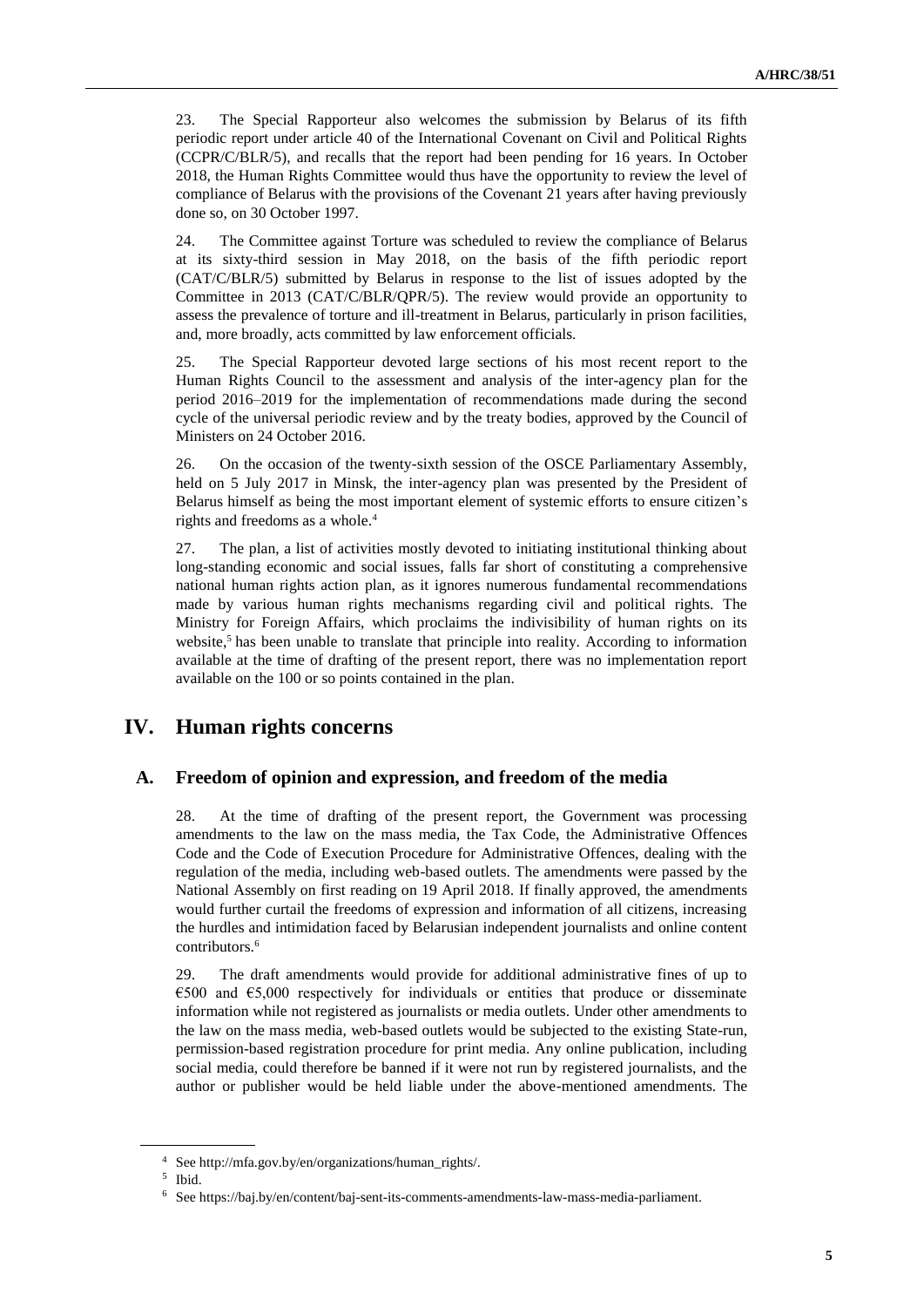publishing entity might be closed down without a court order, and the decision would not be appealable.

30. The bill on amendments to the mass media law would also oblige online media outlet owners to introduce pre-moderation for all online discussion platforms. Especially egregious is the planned mandatory identification of persons posting materials or comments on such platforms. The amendments would extend the authorities' control over online discussions by allowing them to require, without any court order, platform owners to provide them with any data related to postings within five working days.

31. Unregistered media outlets and journalists already face difficulties in working, owing to article 22.9 (2) of the Administrative Offences Code, which provides for the administrative liability of anyone working for foreign media without accreditation. The Special Rapporteur has been calling for that provision to be repealed since the beginning of his tenure. The above-mentioned draft amendments would actually increase harassment against independent journalists through the introduction of vague concepts of production and dissemination, and through the granting, to police officers, of the power to prepare reports based thereon.

32. In the Special Rapporteur's view, those amendments constitute a continuation of the Government's erroneous response to those courageous journalists, bloggers and social media contributors, including simple users sharing information, who use the Internet to cover or discuss protests, pickets or any sort of unofficial political information, in a media environment where such opportunities have been closed down by decades of abusive policies. The amendments, if adopted, would perfect the systemic curtailing of freedom of expression, and allow the authorities to legally block the only remaining public space for free debate, the Internet.

33. The Internet and web-based media outlets have always been subjected to stringent controls (see A/71/394, paras. 47–57), including during the reporting period. One way of pressuring persons running independent websites is to block the websites temporarily, without having to resort to a court decision. For instance, in December 2017, the Ministry of Information blocked the popular news portal *belaruspartisan.org*. On 25 January 2018, access to the independent news website *charter97.org* was restricted in a similar way.

34. Bloggers and their followers are frequently harassed and closely monitored through a heavy-handed and costly system of surveillance. Siarhei Piatrukhin and Aliaksandr Kabanau were tried by Pinsk District Court on 12 March 2018 for having allegedly manufactured illicit media content that they had broadcast on YouTube. Interestingly, that was the first time that YouTube had been identified as a foreign media outlet. In February 2018, the apartment where popular 19-year-old blogger Stsipan Sviatlou lives with his parents was raided by the police, and his computer equipment was seized. Mr. Sviatlou had been posting videos on YouTube containing criticism relating to socioeconomic issues.<sup>7</sup>

35. The arbitrary detention of dozens of individuals, human rights defenders, political activists and journalists, even for short periods of time, prior to and during the 25 March 2018 rallies, illustrates what the Special Rapporteur described as a cyclical system of repression against those who hold and express views diverging from the official line.

36. The events of March 2018, during which at least seven journalists were arrested by the police, follow the same logic as those of March 2017, one of the worst years for independent journalism in Belarus since 2011 and the aftermath of the 2010 presidential election.<sup>8</sup> While, in 2016, the Belarusian Association of Journalists recorded 13 cases of short-term detention of journalists performing their professional duties, in 2017, that number rose to 101. In 12 of those cases, the journalists were arrested for 10–15 days: the maximum period of administrative detention. The bulk of those cases of detention occurred in March 2017, at the time of the mass protests in Belarus.<sup>9</sup>

<sup>7</sup> See https://charter97.org/en/news/2018/2/23/280618/.

<sup>8</sup> Se[e https://baj.by/en/analytics/violations-journalists-rights-infographic-2009-2017.](https://baj.by/en/analytics/violations-journalists-rights-infographic-2009-2017)

<sup>9</sup> Se[e https://baj.by/en/analytics/repressions-against-journalists-belarus-2017-shart.](https://baj.by/en/analytics/repressions-against-journalists-belarus-2017-shart)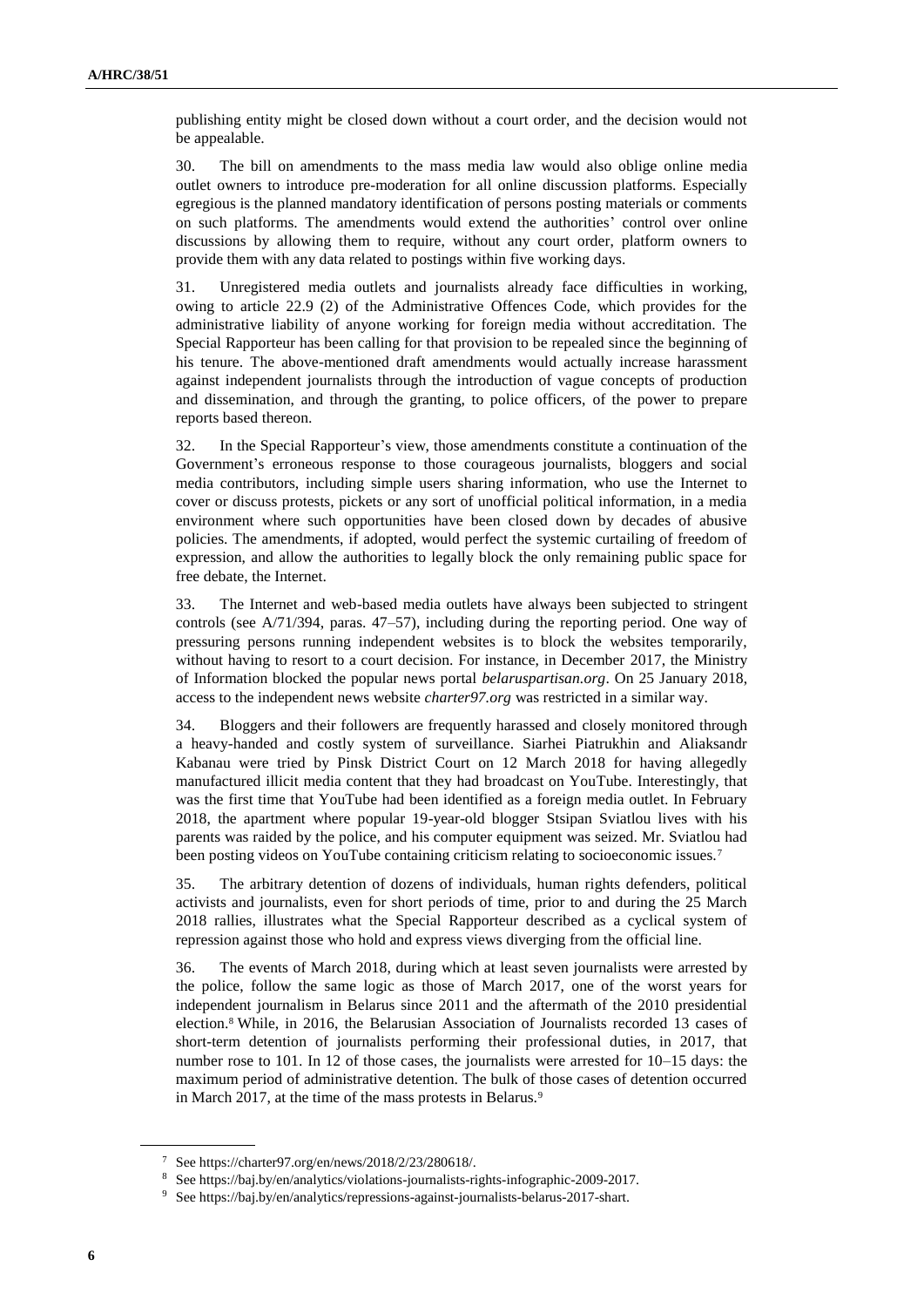37. In 2017, the authorities resumed the practice of prosecuting journalists for cooperating with foreign media outlets without accreditation. As a result, 69 fines were imposed on freelance journalists in 2017, more than the number imposed in the three previous years, and amounting to more than  $\epsilon$ 25,000.<sup>10</sup>

38. The Special Rapporteur continued to receive information about the situation of journalists, especially those working for the media outlet Belsat, which is based in Poland but broadcasts in Belarusian in the territory of Belarus. Belsat journalists are a regular target of the authorities. There was hardly a month during the reporting period when a Belsat journalist was not arrested or fined and his or her material seized. On 10 July 2017, an independent journalist working for Belsat was declared guilty of forging illicit media content and fined. In August 2017, another five Belsat journalists were fined,<sup>11</sup> in addition to one in September 2017, four in December 2017 and another two in February 2018. Belsat cameraman, Andrei Kozel, who was covering the February 2018 local elections, was brutally arrested and fined for allegedly having violated the secrecy of the vote counting process.

39. The aftermath of the mass arrests and persecution of journalists in 2017 continued in 2018. Yuri Pavlovets, Dimitri Alimkin and Sergei Shiptenko, three Belarusian freelance journalists working for a number of Russian media outlets, who had been accused of collaborating with foreign media without accreditation and charged with the criminal offence of publishing content labelled as "extremist", were convicted in February 2018, after having spent a year in custody. All the accused were sentenced to five years' imprisonment, suspended for three years.

40. On a positive note, in 2017, distribution of eight independent newspapers (*Borisovskiye Novosti, Otdushina, Volnae Hlybokae, Hazeta Slonimskaya, Intex-press, Novy Chas, SNplus* and *ARCHE.Pachatak*) through the State retail network resumed. Those publications had been excluded from the *Sojuzpechat* network (the national retail network for print media) and the *Belpochta* (national postal service) subscription service for 11 years.

41. Local private newspaper *Barysauskija Naviny* is a regular target of the authorities.<sup>12</sup> Its chief editor was tried on 1 December 2017 for publishing an article criticizing national policies. The trial followed a warning issued by the Ministry of Information on 20 November. After a second warning, the outlet could be closed.

42. The authorities continue to treat independent artists as political opponents and to exercise tight control over artistic expression, thus violating cultural rights. For instance, pop music singer Ales Dzianisau was banned from playing at a concert in July 2017 by the department of ideology, culture and youth affairs of the Executive Committee of Minsk, on the basis that he lacked talent.<sup>13</sup> Similarly, police raided a rock concert on 14 October 2017, reportedly in a brutal manner, and many participants were detained for a brief period.

43. Famous Russian philosopher Piotr Riabov, who was giving a private lecture indoors on 9 October 2017 in Hrodna, was arrested by the police, together with 20 other persons attending the event. He was sentenced to deportation, subsequently deported to the Russian Federation and banned from re-entering Belarus for 10 years.<sup>14</sup>

44. At the same time, the State-run media continued to be used by the authorities to campaign against human rights defenders and election observers. Ten days before the local elections of 18 February, two State-owned television channels broadcast the news that the campaign "Right to choose 2018", run by independent observers, was biased. Furthermore, 12 days before the local elections, the President dismissed the heads of three State-owned

<sup>10</sup> Se[e https://baj.by/en/analytics/fines-journalists-violating-article-229-administrative-code-chart](https://baj.by/en/analytics/fines-journalists-violating-article-229-administrative-code-chart-updated)[updated.](https://baj.by/en/analytics/fines-journalists-violating-article-229-administrative-code-chart-updated)

<sup>11</sup> See http://spring96.org/en/news/87741.

<sup>12</sup> Se[e https://freedomhouse.org/report/nations-transit/2010/belarus.](https://freedomhouse.org/report/nations-transit/2010/belarus)

<sup>13</sup> See https://charter97.org/en/news/2017/7/25/257547/.

<sup>14</sup> Se[e https://belarusdigest.com/story/new-repressions-in-belarus-the-art-of-staying-below-western](https://belarusdigest.com/story/new-repressions-in-belarus-the-art-of-staying-below-western-radars/)[radars/.](https://belarusdigest.com/story/new-repressions-in-belarus-the-art-of-staying-below-western-radars/)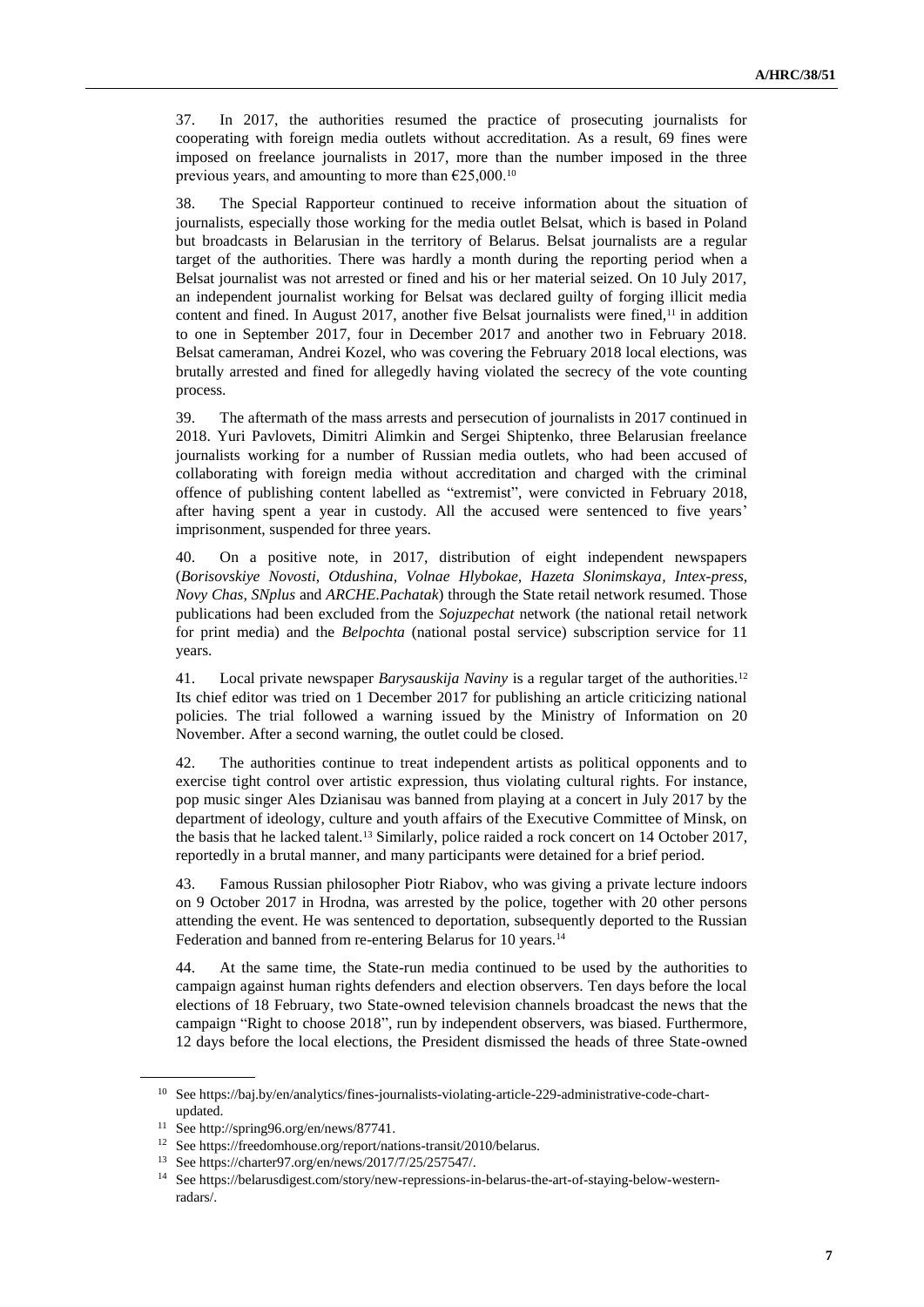media outlets: the *Sovetskaya Belorussiya/Belarus Segodnya* newspaper, the national television and radio broadcasting company and the *Stolichnoe Televidenie* television channel, which is now headed by the former First Deputy Minister for Information. In a similar attempt to control public opinion prior to the poll, a candidate of the Belarusian Christian Democracy party was excluded from standing for office for having distributed material during a gathering in the context of the campaign.<sup>15</sup>

#### **B. Freedom of association**

45. The authorities of Belarus consider that the exercise of the freedom of association constitutes a potential threat to the "stability" of the country and have, therefore, created a politically guided bureaucratic system to register any entity. The right to create associations is recognized under article 36 of the Constitution. The establishment and activities of civil society associations are, however, restricted by the provisions of article 7 of the Civil Society Associations Act, on the grounds of protecting the State against propaganda inciting war or extremism and against the activities of unregistered civil society associations. By arbitrarily equating the activities of unregistered non-governmental organizations (NGOs) with propaganda inciting war and extremism, the Ministry of Justice can severely restrict the actual exercise of the freedom of association.

46. The Special Rapporteur and other mechanisms have repeatedly identified legal restrictions and State practices that are contrary to the provisions of the International Covenant on Civil and Political Rights pertaining to the freedom of association. In particular, the registration process is so cumbersome that it discourages NGOs from resubmitting their applications, giving rise to a worrisome trend. While the number of registered associations is allegedly on the rise (see CCPR/C/BLR/5, p. 362), the Special Rapporteur is not aware of any new registrations of human rights-related organizations or political parties.

47. The fate of unregistered organizations (the number of which is falling only because they give up attempts to register due to the hostile process involved) has long been a subject of human rights recommendations. Under article 193-1 of the Criminal Code, any activity undertaken by or in connection with an unregistered entity is punishable by up to two years' imprisonment. The mere presence of that provision in the Criminal Code, which, according to the Government has not been used for many years (ibid, para. 369), deters attempts to conduct unauthorized activities. De jure criminalization may be arbitrarily turned into de facto criminalization at any time.

48. The Belarusian Christian Democracy party submitted its seventh application for registration to the Ministry of Justice on 22 January 2018, and on 6 April was again refused registration, based, as usual, on shortcomings relating to the registration data. The party filed a complaint with the Supreme Court on 27 April.<sup>16</sup> The Special Rapporteur is concerned about allegations of threats, made since February 2018, against local members of the party to force them withdraw their names from the application.<sup>17</sup>

49. On 11 October 2017, the Social Christian Movement was refused registration for the second time, again over issues regarding the application that could have easily been resolved.

#### **C. Freedom of peaceful assembly**

50. With the severe handling of the March 2017 demonstrations, the authorities renewed their violent repression of peaceful public gatherings. Such an approach was again used, to

<sup>15</sup> Se[e https://belapan.by/archive/2018/02/13/942571/](https://belapan.by/archive/2018/02/13/942571/) (in Russian).

<sup>16</sup> Se[e http://bchd.info/14065-ministerstva-yustycyi-belarusi-admovila-u-registracyi-bhd.html](http://bchd.info/14065-ministerstva-yustycyi-belarusi-admovila-u-registracyi-bhd.html) (in Belarusian).

<sup>17</sup> See http://spring96.org/en/news/89314.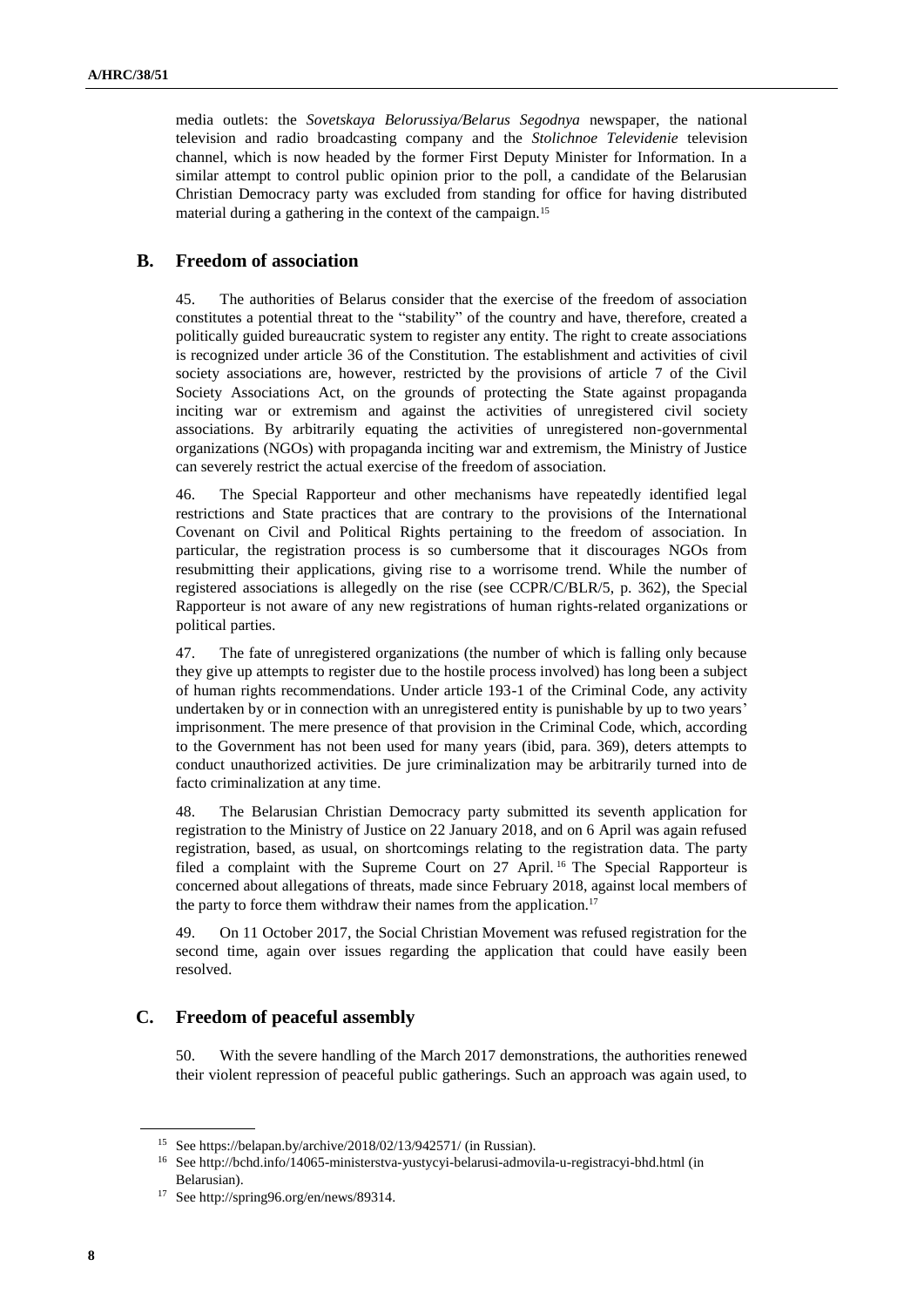varying degrees of intensity, in the context of other rallies, most recently during the Freedom Day marches in March 2018.

51. As on previous similar occasions, the authorities conducted preventive detentions among the suspected leaders of the protest movement, in an attempt to deter other potential participants in rallies. Such detentions target political opponents of the Government in particular. At rallies, law enforcement officials, sometimes in plain clothes, arrest participants in a targeted manner but without legal grounds. The events surrounding the Freedom Day march testify to this approach. On 21 March 2018, the police prevented at least two persons from leaving their apartments on the grounds that they intended to organize an unauthorized rally. On the day of the march, the police arrested several dozen participants, in particular human rights defenders and staff of the respected Viasna Human Rights Centre. The Special Rapporteur recalls that, in March 2017, the premises of the Viasna Human Rights Centre was searched, and a number of the Centre's staff members were arrested and, in some cases, subjected to ill-treatment.

52. The procedure for obtaining authorization for holding a rally is as cumbersome and prohibitive as that for obtaining registration for an association. The authorities may propose alternative locations for demonstrations that would render the event meaningless, or put forward petty grounds for refusing permission to hold a peaceful gathering. For instance, in August 2017, two trade unionists planning to hold two pickets in support of their fellow unionists accused of tax evasion could not hold one of them as scheduled in front of a former stadium, as to do so, they would have needed a contract with the Department of Utilities and the health-care service. Similarly to article 193-1 of the Criminal Code on unregistered organizations, article 23-34 of the Administrative Offences Code provides for up to 25 days' imprisonment and heavy fines for anyone participating in, organizing or covering an unauthorized public gathering. Administrative detentions can be accumulated to exceed the maximum number of 25 days. For instance, as a consequence of his participation in and coverage of the March 2017 protests, a video blogger based in Homiel was sentenced four times, respectively to 13, 5, 7 and 7 days.

53. Activists who participated in protests organized by the Belarusian National Congress in Minsk and other cities on 1 May 2017 were detained and heavily fined.

54. Although observers might have anticipated smoother handling of the right to peaceful assemble following the holding of a session of the OSCE Parliamentary Assembly in Minsk in early July 2017, in that same month, a Minsk court sentenced three individuals to periods of administrative detention and heavily fined three others who participated in a picket to protest against the "White Legion case", which itself was dismissed by the authorities at a later stage.

55. The months of August and September 2017 were a particularly difficult period for persons wishing to exercise the freedom of peaceful assembly, with the administrative courts severely punishing individuals daring to publicly disagree with State policies. For example, one teenage girl received a warning from the local commission for juvenile affairs on the basis of article 23-34 of the Administrative Code for having participated in an unsanctioned demonstration. Activists who protested against the Zapad 2017 joint Belarus-Russian Federation military exercises were detained and fined.<sup>18</sup>

56. The Special Rapporteur recalls that one-person pickets are treated as mass public demonstrations.

#### **D. Situation of human rights defenders and civil society**

57. Human rights defenders were one of the main targets of the violence perpetrated by the authorities in the context of the March 2017 demonstrations. According to the local department of the Investigative Committee, the repression was orchestrated by the State Security Agency and implemented by top-ranking police officials.<sup>19</sup> The Special Rapporteur

<sup>18</sup> See http://spring96.org/en/news/87960.

<sup>19</sup> See http://spring96.org/en/news/88849.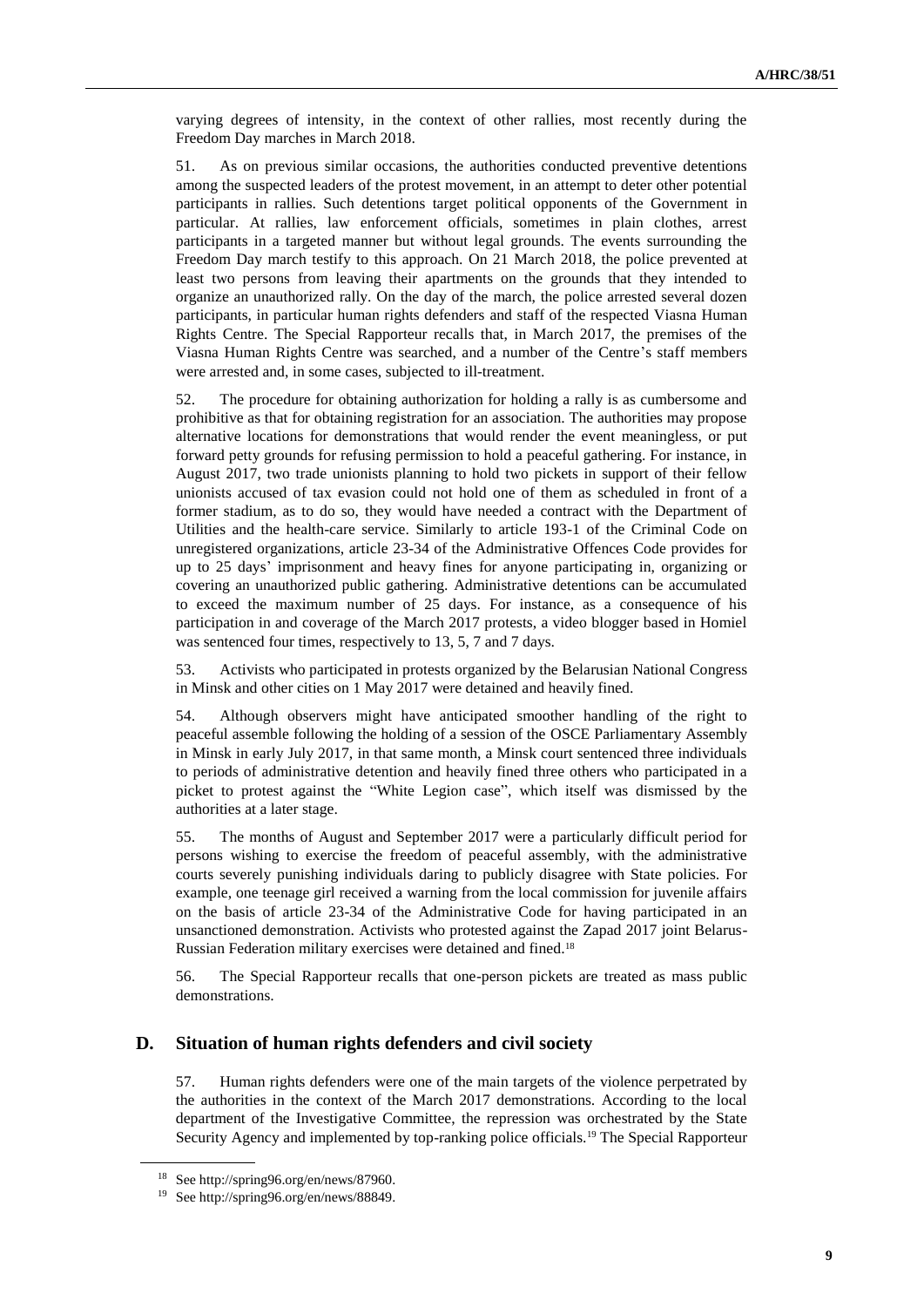recalls that Viasna Human Rights Centre was targeted by the Government through a violent raid, the arbitrary arrest and detention of a number of its members and the confiscation of material.

58. The aftermath of the March 2017 events was felt into the first quarter of 2018, despite the authorities allegedly attempting to reach out to the human rights community within Belarus, in particular with regard to the inter-agency plan on human rights. One of the lawyers working for Viasna Human Rights Centre attempted to bring a criminal case against police officials who allegedly beat him on 25 March 2017. His demand was rejected by the local department of the Investigative Committee in August 2017, a decision confirmed by the Minsk Prosecutor's Office in March 2018.

59. A number of NGOs have reported that the Ministry for Foreign Affairs has organized meetings to discuss the implementation of the inter-agency plan on the implementation of universal periodic review recommendations, but that no such invitation has arrived from other government agencies, justifying the criticism that the plan is meant for promotion with foreign partners. Such gatherings, although perhaps acknowledging the existence of human rights defenders, do not provide them with an opportunity to engage in dialogue and discuss systemic issues. Throughout his tenure, the Special Rapporteur has highlighted the absence of any channels of communication between the Government and human rights defenders as being one of the main shortcomings regarding the human rights record of Belarus, and as being a key reason for the lack of improvement of human rights governance. The mere toleration of some human rights groups, such as Viasna Human Rights Centre, which somehow manage to operate without accreditation, is also used to pressure groups and the whole human rights movement within the country. Although the authorities did not interfere in the holding of a one-off civil society forum, which took place on 4 July 2017 on the margins of the session of the OSCE Parliamentary Assembly, they refused to take part in or address it.

60. Human rights defenders continue to be intimidated. For instance, on 22 October 2017, a Viasna Human Rights Centre volunteer was searched and detained for some hours as she was returning from a meeting in Vilnius. Another anti-discrimination activist based in Ukraine was banned from entering Belarus in November. In August, four anti-death penalty activists, who had been distributing leaflets in the streets of Minsk received telephone calls from the police requesting them to explain their actions.

61. The harassment of human rights defenders took a new course after the March 2017 demonstrations. A number of lawyers defending human rights activists, including members or supporters of Viasna Human Rights Centre, have been encountering hurdles in the course of their work since then, with some of them receiving threats of criminal prosecution. <sup>20</sup> In September 2017, the Ministry of Justice reportedly ordered the extraordinary recertification of 25 lawyers belonging to the bar associations of Minsk and Mogilev, which resulted in the revocation of the licences of two lawyers. About 60 lawyers were also awaiting regular recertification.<sup>21</sup> The Special Rapporteur recalls that the exercise of the profession of lawyer in Belarus is strictly controlled by the authorities, who conduct "recertification" exercises every five years.

62. The Special Rapporteur welcomes the return to Belarus of prominent human rights lawyer Alena Tonkachova, a Russian national who has worked in Belarus for about 30 years and who directs the Legal Transformation Centre. She had been deported from Belarus in 2015 for three years on trumped-up charges. Her repeated calls to be permitted to re-enter Belarus during the period of her ban had been ignored by the authorities.

63. Administrative and police harassment is also directed towards trade unionists who try to defend their rights. During the last two weeks of January 2018, as many as 200 representatives of the Belarusian Radio and Electronics Workers' Union were questioned in the context of the "Trade union case", an allegedly fabricated tax evasion case that was

<sup>20</sup> Ibid.

<sup>21</sup> Se[e https://defendlawyers.wordpress.com/2017/09/05/belarus-human-rights-activists-alarmed-over](https://defendlawyers.wordpress.com/2017/09/05/belarus-human-rights-activists-alarmed-over-new-wave-of-harassment-against-lawyers/)[new-wave-of-harassment-against-lawyers/.](https://defendlawyers.wordpress.com/2017/09/05/belarus-human-rights-activists-alarmed-over-new-wave-of-harassment-against-lawyers/)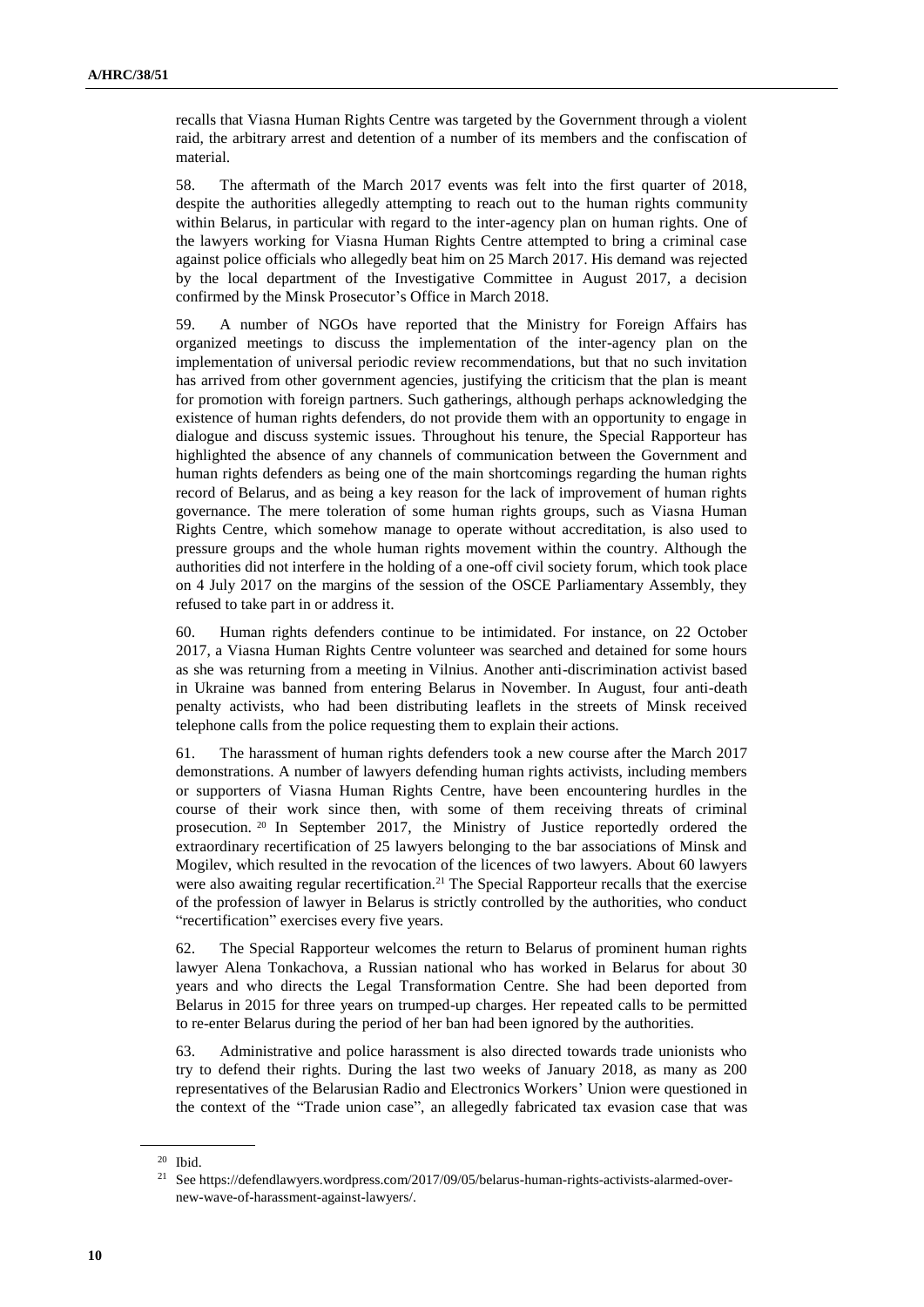launched against the head of the Union, Henadz Fiadynich. In fact, the case centres around money received from one of the Union's European partners. The offices of the Union were searched in August 2017.

64. The Special Rapporteur notes the recommendations made by the Committee on the Elimination of Racial Discrimination during its 2017 consideration of the combined periodic reports of Belarus that Belarus consult and engage in dialogue with civil society organizations concerned with human rights protection, in particular those working to combat racial discrimination (CERD/C/BLR/CO/20-23). The Special Rapporteur hopes that the above-mentioned recommendation will be taken up by the authorities.

### **E. Torture and other cruel, inhuman or degrading treatment or punishment**

65. In Belarus, ill-treatment amounting to torture is a systemic tool that serves the overall oppressive legal framework. Domestic law still does not provide for a definition of torture, despite repeated calls for action in that regard by human rights mechanisms, including the Committee against Torture. The Special Rapporteur hopes that the consideration of the fifth periodic report of Belarus by the Committee against Torture in April and May 2018 will be instrumental in advancing official acknowledgement of the issue and the much awaited legal and practical measures to prevent torture and illtreatments and repair their effects.

66. There were numerous reports of ill-treatment and violence, some of them possibly amounting to torture, during State-guided repression of the 2017 rallies. A number of victims of ill-treatment by the police submitted complaints. The Special Rapporteur recalls that, in the absence of a definition of the crime of torture in the Criminal Code, individuals can only resort to the provision dealing with abuse of authority contained therein.

67. According to reports received by the Special Rapporteur, the prosecutors' offices in Minsk and in other cities appeared to have looked into allegations of ill-treatment during the rallies of March and May 2017. An emblematic case concerns Sirahei Tkachenka, who was beaten by the police on 9 May. His request to launch a criminal investigation was rejected. Subsequently, he appealed successfully to the local Prosecutor's Office. The Prosecutor decided that the investigation had been conducted in an unlawful manner, and requested further information from the local department of the Investigative Committee. Similarly, in the case of Aleh Bahdanau, the Minsk Prosecutor's Office decided, in December 2017, to overturn an earlier decision of the Investigative Committee to discontinue a criminal investigation into the cause of Mr. Bahdanau's death. However, that approach does not appear to be uniformly applied: the Prosecutor's Office of Piersamajski District, Minsk, upheld the decision of the local department of the Investigative Committee not to launch a criminal investigation into reports of ill-treatment by the police of Aliaksei Loika, a Viasna Human Rights Centre lawyer. The Special Rapporteur hopes that the Prosecutor's Office will continue its attempts to carefully monitor all the activities and decisions of all the departments of the Investigative Committee, the mandate of which is extremely wide-reaching,<sup>22</sup> and will support victims' claims for justice, including those emanating from human rights defenders.

68. A year after the March 2017 events, the Special Rapporteur received similar allegations of random acts of violence and ill-treatment by police and prison officials in the context of the March 2018 Freedom Day rallies. <sup>23</sup> In another case of uninvestigated violence, a Belsat journalist was allegedly beaten by four police officers in February 2018 while covering local elections. In response to the pervasive nature of ill-treatment and to the absence of State policies to tackle it, Viasna Human Rights Centre launched a social media campaign to give visibility to the issue.

<sup>22</sup> See A/72/493, para. 30.

<sup>23</sup> Se[e http://www.omct.org/human-rights-defenders/urgent-interventions/belarus/2018/03/d24793/.](http://www.omct.org/human-rights-defenders/urgent-interventions/belarus/2018/03/d24793/)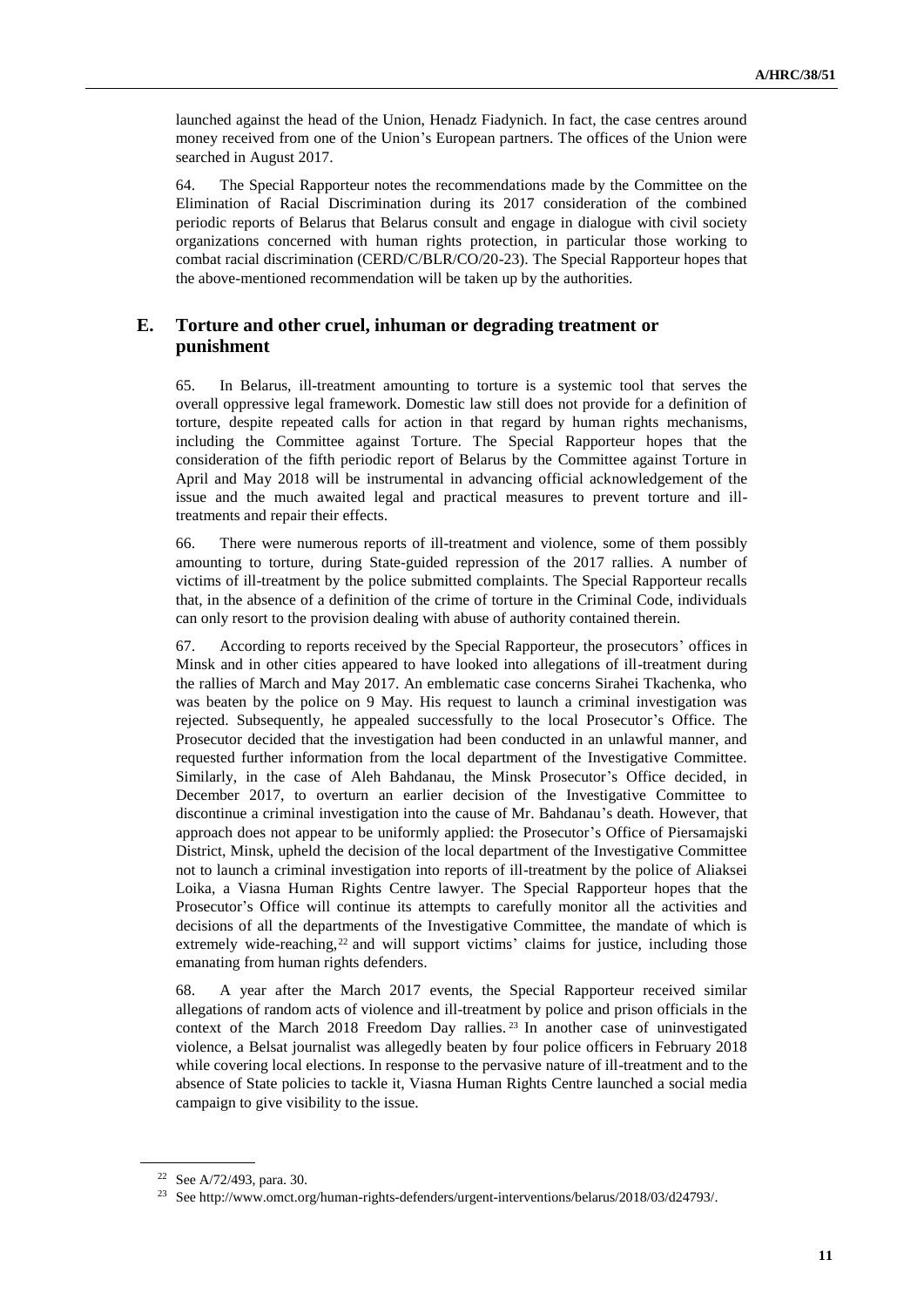69. The fact that, in Belarus, victims have no recognized right to ask for an examination by an independent doctor or expert is caused by the reluctance of the State to acknowledge that torture and ill-treatment may occur. The absence of a national preventive mechanism or any other effective mechanism to monitor the conditions in places of deprivation of liberty (pretrial and detention centres) and the lack of effective legal remedies for victims of acts of ill-treatment or torture highlight the lack of will to seriously tackle what is a systemic issue. The authorities pointed to the existence of a so-called monitoring mechanism: however, that mechanism does not respect the basic principles set out by the Committee against Torture (see CAT/OP/12/5), as it is under the full control of the Ministry of Justice, which decides on its composition, and has a narrow mandate. Independent NGOs encounter regular refusals when they apply for membership of the mechanism. The Special Rapporteur also underlines that the recent decisions to revoke the licences of certain lawyers further affect the already meagre channels of recourse for victims to complain about acts of ill-treatment and torture by officials.

### **F. Arbitrary arrest and detention, political prisoners and enforced disappearances**

70. At least 110 individuals were arbitrarily arrested and detained for various periods of time prior to and during the rallies organized by civil society organizations to commemorate the one-hundredth anniversary of the independence of Belarus on 25 March 2018. The authorities adopted their usual approach to persons wishing to peacefully demonstrate: they intervened upstream by arresting organizers, influencers and participants during and after the gatherings. Given the scale of the 2018 Freedom Day marches, the ratio of arbitrary arrests and detentions equalled those of February and March 2017, during which more than a thousand individuals were arrested, several of whom were jailed.

71. At least five journalists covering the rally in Yakub Kolas Square, Minsk, and six members of Viasna Human Rights Centre, were arbitrarily arrested and detained. The rally had been called for by a famous member of the political opposition and former candidate for the presidency, Mikhalay Statkevich, who was arrested at his home on the eve of the event and detained for 10 days.

72. Mr. Statkevich has regularly been the target of State harassment of political opponents. The release of a number of political prisoners in the course of the past two years, although without full rehabilitation, was compensated by the frequent arrest or rearrest of others for short periods of time. A typical example is Belarusian Radio and Electronics Workers' Union accountant and local leader, Ihar Komlik, who was detained during the period 5 August–2 October 2017 on the basis of trumped-up charges. Although currently at liberty, Mr. Komlik and fellow trade unionist Mr. Fiadynich continue to face charges, the deadline for the corresponding investigation having been extended to 1 May 2018. On April 27, Mr. Fiadynich was summoned to appear before the Investigative Committee, and was informed that the size of the team investigating the "Trade union case" had been increased from two to eight officials. From a technical point of view, the investigation was supposed to end on May 1, but given the changes to the roster of the investigative team, it is likely that the deadline for the case will be extended once again.<sup>24</sup>

73. At the time of completion of the present report, there were still two political prisoners in Belarus, Dzimitry Paliyenka and Mikhail Zhamchuzhny. Amnesty International declared Mr. Paliyenka, who suffers from asthma and is currently being denied appropriate treatment, to be a prisoner of conscience on 22 August 2017.<sup>25</sup> The Special Rapporteur shares the concerns expressed by Belarusian human rights defenders regarding the deteriorating situation of Mr. Zhamchuzhny, whose health and physical integrity are affected by harassment by prison and judicial officials, and by inappropriate decisions, such as punishing him for not dusting the table in his prison cell. Between August 2017 and the

<sup>24</sup> Se[e http://praca-by.info/all-news/item/5536-delo-profsoyuzov-sledstvennaya-gruppa-uvelichena-s-2](http://praca-by.info/all-news/item/5536-delo-profsoyuzov-sledstvennaya-gruppa-uvelichena-s-2-do-8-chelove) [do-8-chelove](http://praca-by.info/all-news/item/5536-delo-profsoyuzov-sledstvennaya-gruppa-uvelichena-s-2-do-8-chelove) (in Russian).

<sup>25</sup> See https://www.amnesty.org/en/documents/eur49/6984/2017/en/.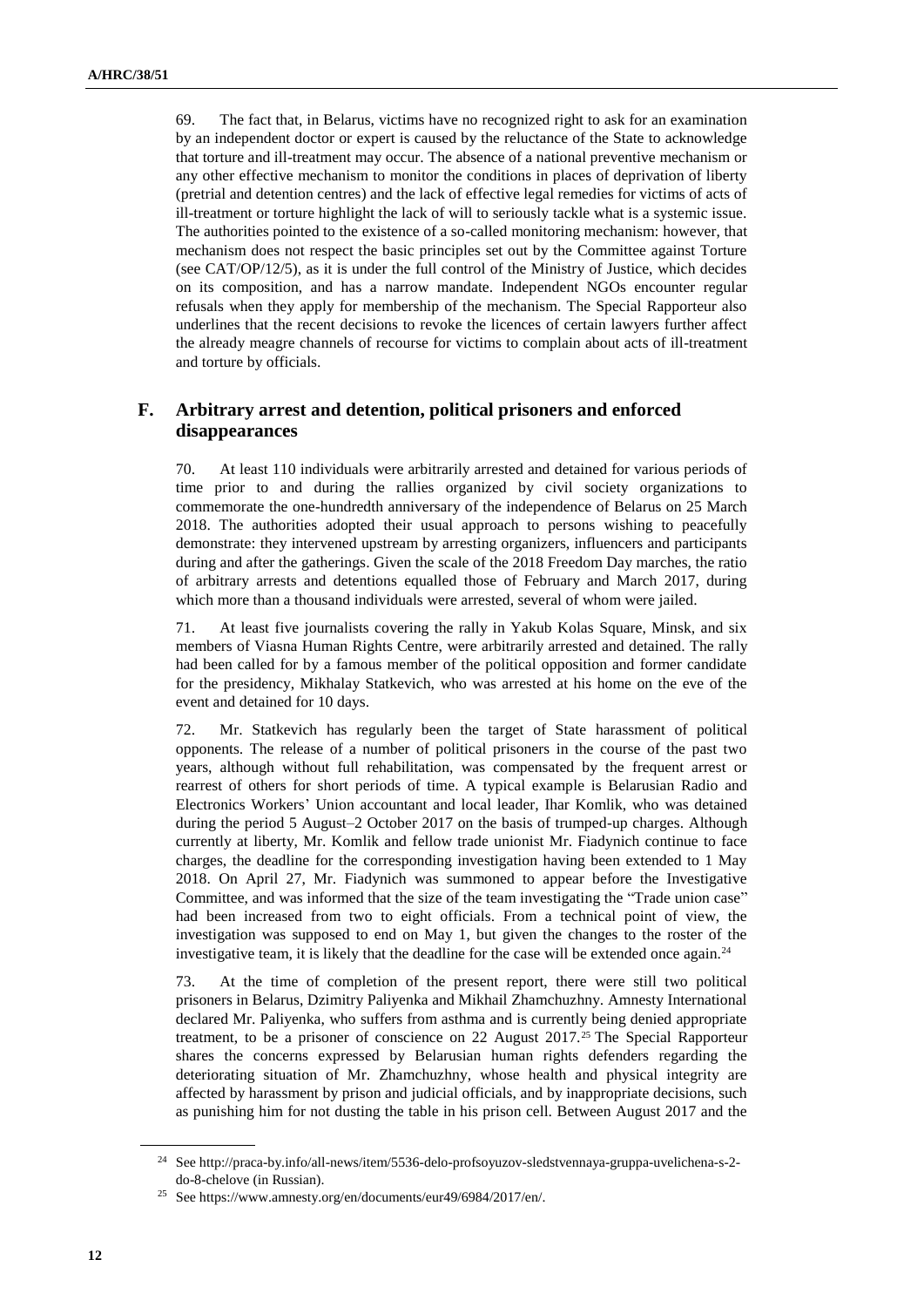time of completion of the present report, Mr. Zhamchuzhny received as many as 24 penalties.

74. Fourteen individuals were arrested during the March 2017 events for having allegedly created an illegal armed group (the White Legion case) and detained. By the end of June 2017, on the eve of the OSCE Parliamentary Assembly session, all of those persons had been released, although the charges against them had not been dropped. The criminal case in their regard was closed on November 2017. Their appeals to the courts for compensation for moral harm caused by their illegal pretrial detention were all rejected.

### **G. Death penalty**

75. According to information available, two individuals were executed in Belarus in 2017 and another six are currently on death row. The family of Kiryl Kazachok was only informed in March 2018 that he had been executed in October 2017, having been sentenced in 2016.<sup>26</sup> Siarhei Vostrykau was executed in April 2017, after spending 11 months on death row. The Special Rapporteur joins members of the international community who regularly condemn Belarus for conducting executions, when the authorities could so easily adopt a moratorium on the practice or commute death sentences into life imprisonment.

76. Death sentences were most recently handed down in Belarus on 20 January 2018, by Minsk City Court in the cases of Viachaslau Sukharka and Aliaksandr Zhylnikau. Those decisions were the first death sentences to be issued by that court since at least 2009. Both of those defendants had initially been sentenced to life imprisonment, but, following an appeal to the Supreme Court, which had sent the case for retrial, Minsk City Court sentenced them to death.

77. There are reports that the Belarusian parliamentary working group on the question of the death penalty resumed its work in 2017. The Special Rapporteur is, however, unaware of any concrete developments in that regard. Rumours that the President might hold a referendum on the issue failed to materialize. In an interview with ONT TV, the Chair of the Central Election Commission, Lidia Yermoshina, referring to the intentions of the President, dismissed "speculation" about a referendum on constitutional changes in the near future. The Chair noted that some aspects of the Constitution needed to be modernized, but that, where outdated clauses did not interfere with the everyday functioning of society, it was better to opt for stability and not initiate a constitutional referendum.<sup>27</sup> The President himself has shown no leadership on the matter, often referring to the public support the death penalty allegedly enjoys in order to close down any positive development in that regard.

78. The Special Rapporteur recalls that Belarus is the only country in Europe and the only former Soviet republic to retain the death penalty. The overall judicial system and the way in which executions are carried out paint a grim picture of the rule of law in Belarus, and entail a number of violations of basic rights for those convicted and for their relatives. The secrecy surrounding executions, and the fact that no details of executions or of places of burial are given to the families also amount to torture,<sup>28</sup> and contravene paragraph  $7$  (c) of General Assembly resolution 71/187 on a moratorium on the use of the death penalty.

### **H. Local elections of February 2018**

79. Local council elections to select 18,110 representatives in 1,309 *oblasts*, large cities and villages were held as scheduled on 18 February 2018. As for previous polls, neither the way in which they were conducted nor their results were transparent, and the authorities committed a number of human rights violations in that regard.

<sup>26</sup> See https://dp.spring96.org/en/news/89411.

<sup>27</sup> Se[e http://ont.by/news/our\\_news/lidiya-ermoshina-prezident-vnyos-polnyyu-yasnost-vo-vse](http://ont.by/news/our_news/lidiya-ermoshina-prezident-vnyos-polnyyu-yasnost-vo-vse-razgovori-referendy)[razgovori-referendy](http://ont.by/news/our_news/lidiya-ermoshina-prezident-vnyos-polnyyu-yasnost-vo-vse-razgovori-referendy) (in Russian).

<sup>28</sup> See, for example, *Schedko v. Belarus*, (CCPR/C/77/D/886/1999).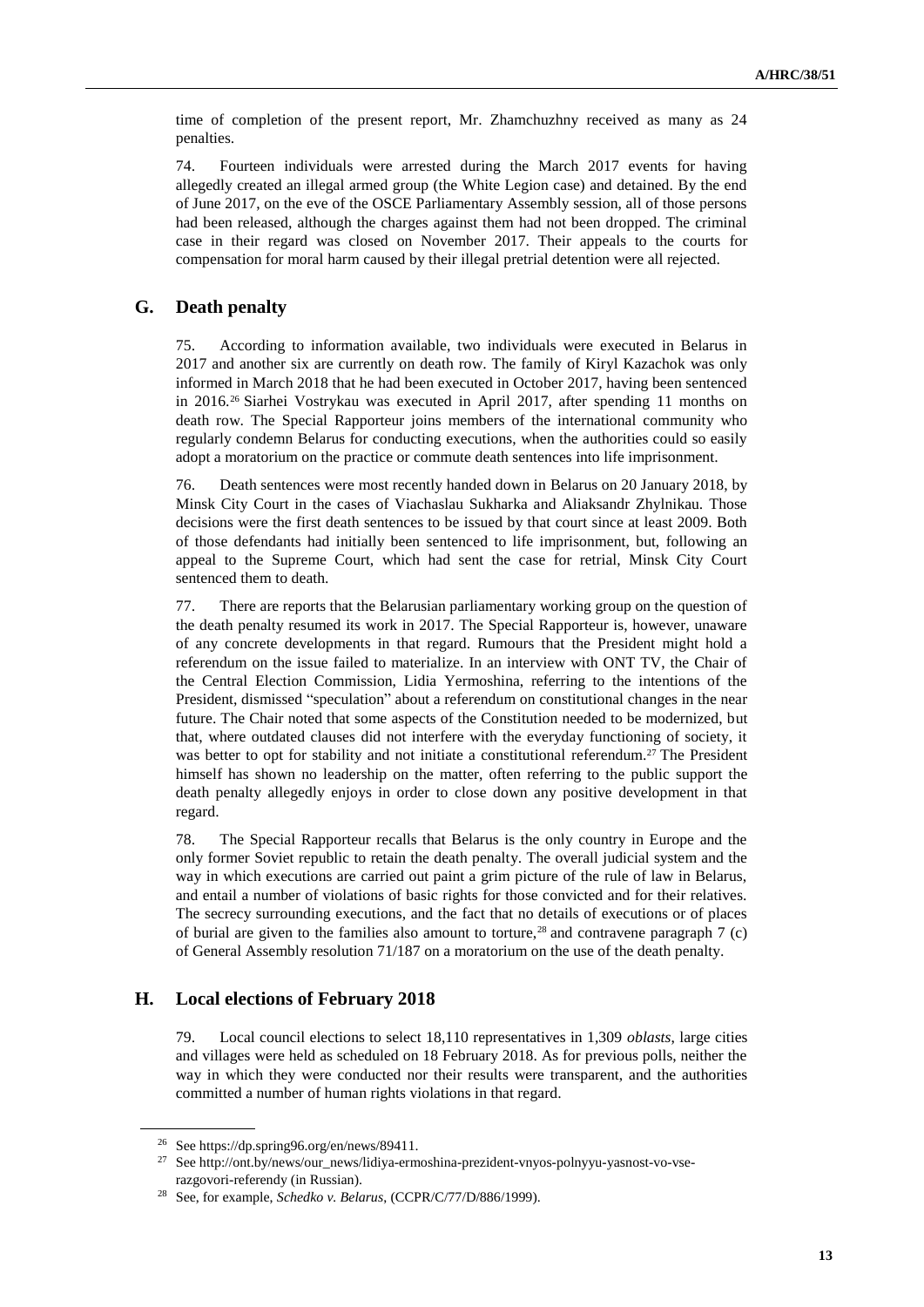80. A month before the polls, the Chair of the Central Election Commission had clarified that amendments to the Electoral Code could be made only once the Constitution had been amended. <sup>29</sup> While the Government could have used that occasion to test implementing at least some of the long-standing recommendations made by the OSCE Office for Democratic Institutions and Human Rights on the occasion of previous polls, the authorities continued to intimidate candidates by, for instance, videotaping their meetings, conducting defamation campaigns, manipulating lists to ensure the loyalty of candidates, inflating turnout figures and violating media freedoms. Journalists and bloggers were expelled from polling stations, sometimes violently,<sup>30</sup> and two major news websites were blocked before the elections (see section VI (A) above on media freedom). Members of the political opposition are often refused registration as candidates on the basis of petty grounds, such as small inaccuracies on the corresponding forms. However, some of the appeals lodged against such decisions have been successful.<sup>31</sup>

81. Despite minor improvements in, for instance, the allocation of locations to hold campaign events, the opposition, which, in September 2016, was permitted to send two representatives to the otherwise entirely pro-government National Assembly, the February local elections did not bring even partial concessions. According to the information available to the Special Rapporteur, only one opposition candidate obtained a seat, in a village council. The way in which the February 2018 elections were held should not only be seen as a continuation of the abuse experienced at previous elections, but also as a rehearsal for the nationwide mechanism used to thwart the right to free and fair elections, ahead of the presidential and parliamentary elections scheduled for 2019 and 2020 respectively.

82. The Special Rapporteur was pleased to see that two independent groups, Human Rights Defenders for Free Elections and Right to Choose 2018 (a coalition of opposition parties), tried to exercise their right to observe the elections. Both groups reported on their lack of access to the premises where vote counting was being carried out. The Right to Choose 2018 media centre installed for the election was closed following pressure by the State Security Agency on election day. Some of the members of Right to Choose 2018 and other activists, who were filming and livestreaming events on social media, were jostled by the entourages of the pro-government candidates: other activists were detained by the police for several hours and one was sentenced to seven days in detention. The Special Rapporteur welcomes the courage and efforts of those persons who attempted to livestream the elections, a first in Belarus.

#### **I. The rule of law and the independence of judges and lawyers**

83. As demonstrated by the Special Rapporteur in his previous reports, there is virtually no rule of law in Belarus, owing to the extent of the power of the executive branch over the National Assembly, the judiciary and legal professionals. On 25 January 2018, for instance, President Lukashenko met with the Chair of the Lower Chamber of the National Assembly to discuss the Assembly's potential, and to find out whether it contained promising people.<sup>32</sup> The only reported marginal progress, which, however, needs to be fully confirmed with regard to facts and dates, is a number of requests by certain Prosecutor's Offices to further investigate allegations of police violence (see paragraph 67 above).

84. The latest developments in that regard concern the reprisals and intimidation carried out by the authorities against independent lawyers who defend human rights activists, especially those who were involved in the rallies of February and March 2017 and in the "White Legion case". The mere fact that the Minsk City bar association removed one of its members, Hanna Bakhtsina, in absentia and without prior notice, on the basis of her lack of

<sup>29</sup> See <https://www.svaboda.org/a/28989238.html> (in Belarusian).

<sup>30</sup> Se[e https://rsf.org/en/news/journalists-bloggers-barred-vote-count-belarus.](https://rsf.org/en/news/journalists-bloggers-barred-vote-count-belarus)

<sup>31</sup> See https://spring96.org/files/misc/local\_elections\_2018\_final\_report\_en.pdf.

<sup>32</sup> See http://president.gov.by/en/news\_en/view/meeting-with-chairman-of-house-of-representativesvladimir-andreichenko-17940/.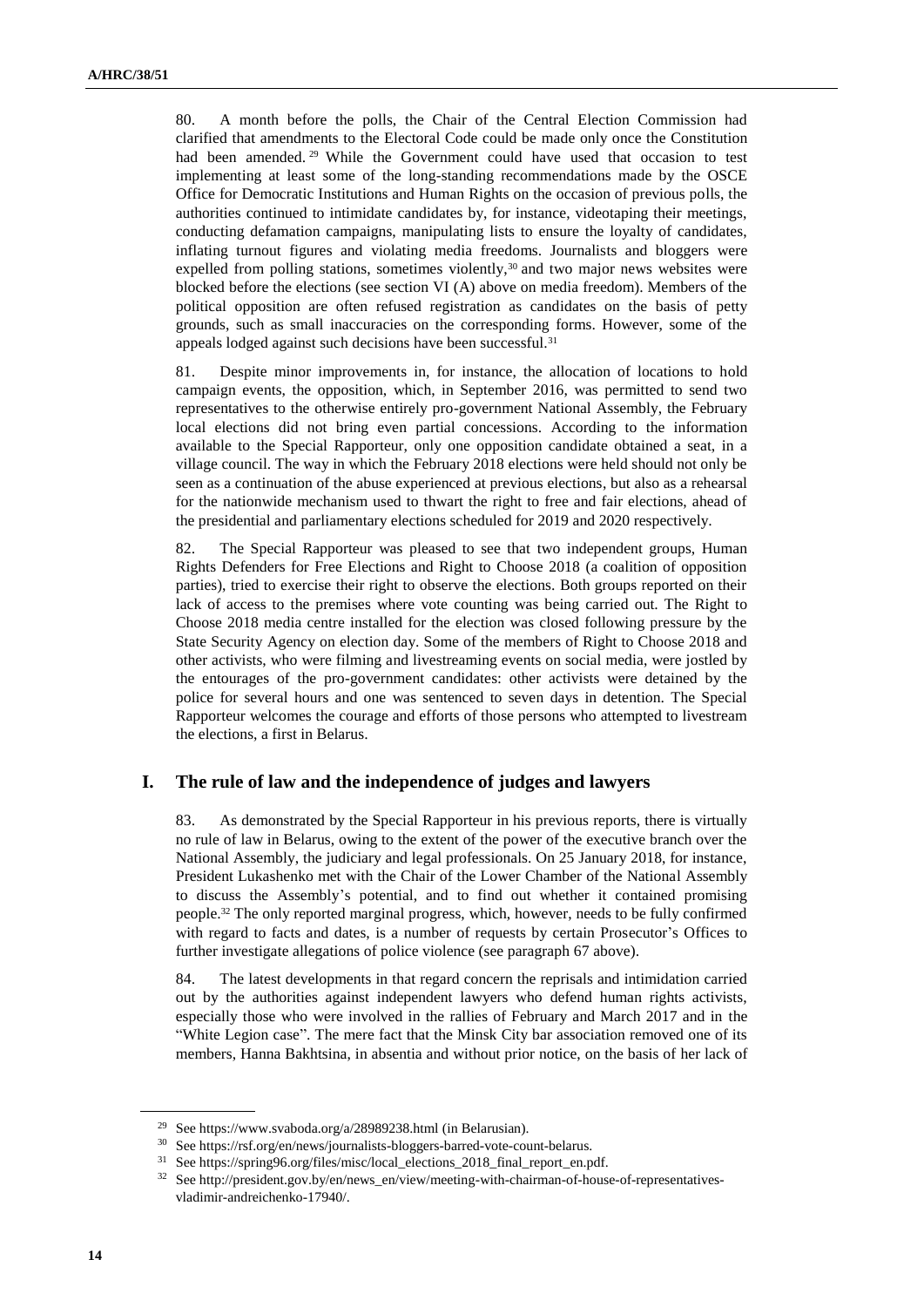professional skills, and that 60 lawyers had to undergo a recertification process, testifies to the denial of the right to be defended by a lawyer in Belarus.

85. The Special Rapporteur recalls that the authorities conducted a similar recertification exercise in 2011 for legal counsels who were defending individuals accused of rioting during the period of intense repression in the wake of the December 2010 presidential election. The recent attempt to demand recertification, and to ban or threaten to ban lawyers (by issuing conditional certification), is another feature of the cyclical oppression of human rights in Belarus.

86. As during previous reporting cycles, the Special Rapporteur continued to receive examples of disproportionate sentences and fines against those who had criticized the official narrative. For instance, an activist who tried to display a banner on a statue of Lenin in the city of Lida was held for two months without trial, and subsequently sentenced to one year's imprisonment in September 2017.

87. The Special Rapporteur notes that Belarus dropped by 11 places in the 2017 democracy index of *The Economist*, ranking 138th out of 167 countries.<sup>33</sup>

88. During its consideration of the Belarus combined periodic reports in late 2017, the Committee on the Elimination of Racial Discrimination expressed concerns about the extent of the powers of the President over the judiciary (see CERD/C/BLR/CO/20-23, para. 21).

#### **J. Economic and social rights and conditions of work**

89. Forced labour remains the most visible violation of economic and social rights in Belarus. That practice has been denounced by the Committee on Economic, Social and Cultural Rights and the International Labour Organization, which have made several recommendations to eliminate it. Belarus still has to address the issue, both in its legislation and its practices, notably with regard to *subotniks* (days of "voluntary" unpaid work) and participation in activity therapy centres.

90. The obligation, for instance, to participate in harvesting on State-owned farms or in street cleaning sessions, is regularly applied to factory workers, civil servants and schoolchildren, and is disguised as strong encouragement by the authorities. The economy of Belarus is centralized in nature, controlled by the President and his administration and largely underperforming, allowing for the above-mentioned labour violation to be praised as patriotic. Such practices are regularly monitored by the President himself, who, for instance, publicly demanded that those responsible for bringing in the harvest in Gomel oblast untimely in the second half of 2017 be punished. In November 2017, a Viasna Human Rights Centre lawyer denounced the decision of the local executive committee of Homiel to send teachers, students and employees to harvest flax: no measures were taken in that regard. Similarly, attempts to launch an investigation against those who decided to send schoolchildren to harvest potatoes in Maladziecna District in September 2016, during which time 13-year-old Viktoryia Papachenia died when hit by a truck, were rejected by the Prosecutor's Office in December 2017.

91. The Special Rapporteur recalls that the large-scale demonstrations of February and March 2017 were directed against presidential decree No. 3 of 2015, which provided for the financial liability of any individual who had not worked for 183 days in a year. The Government estimated the number of individuals concerned at approximately 470,000. The decree in itself was a violation of economic and social rights, as it was intended to punish anyone who refused to work for the almost entirely State-driven economy, therefore increasing the unemployment rate and becoming a "social parasite" according to the government narrative.

92. Faced with heavy internal and international criticism regarding presidential decree No. 3 of 2015, the President suspended its implementation and asked the Government to

<sup>33</sup> See https://www.eiu.com/topic/democracy-index.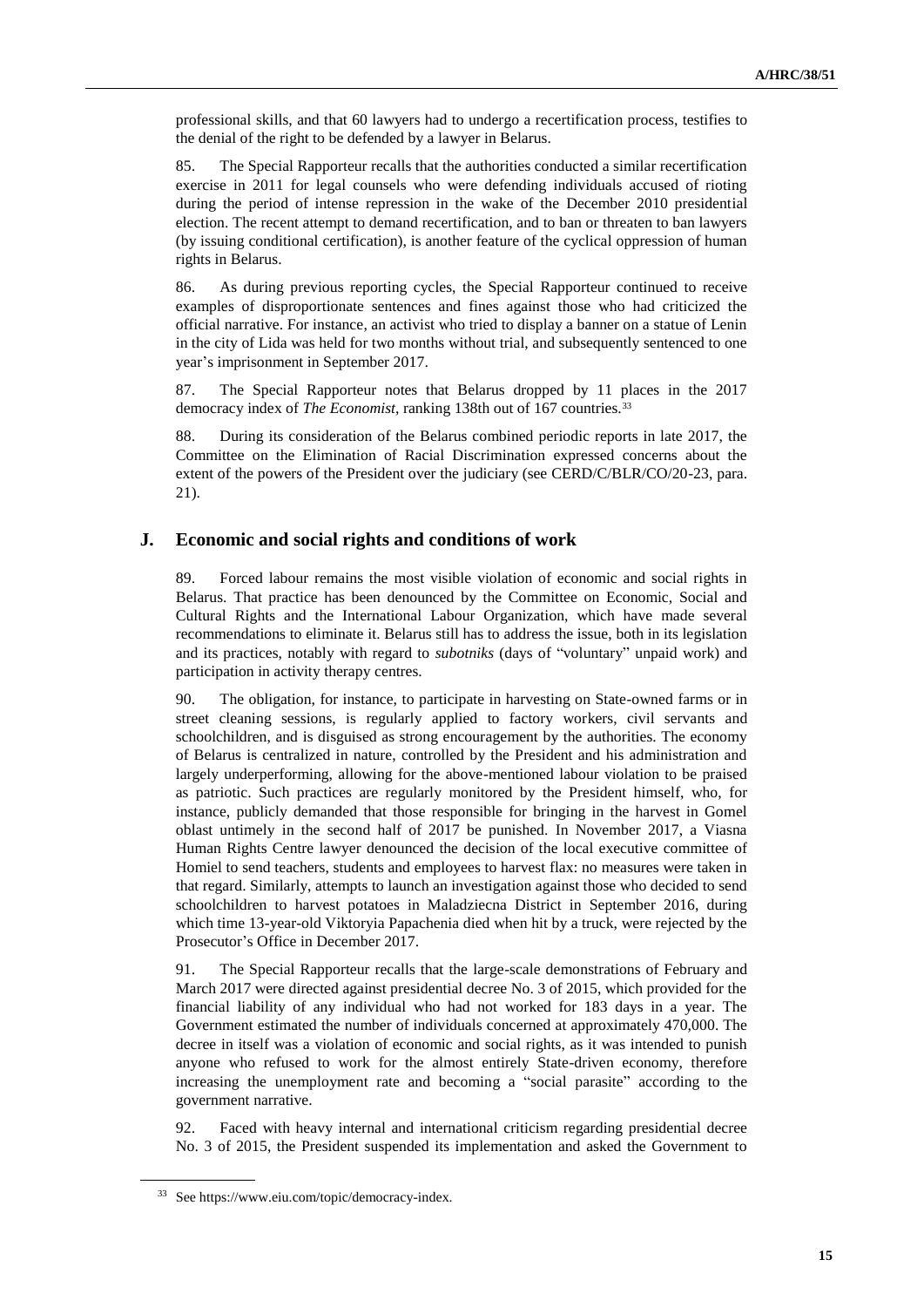prepare an alternative text. Hence, presidential decree No. 1 of 2018 on population employment assistance measures was adopted on 21 January, allegedly to help citizens find jobs and to encourage self-employment. However, in essence, the new decree is similar to its precursor and states that all able-bodied unemployed citizens will have to pay for a number of social and public services that are normally heavily subsidized by the State. According to the Ministry of Labour, approximately 250,000 persons are targeted by the new decree and may still be officially labelled as "antisocial", a term that was previously only used to designate alcoholics but that may be applied by local authorities to anyone with an antisocial lifestyle.<sup>34</sup> Victims of such labelling may be sent to medical labour camps. Encouragement to work actually takes the form of threats to cut social services for those not employed under the rules of what is described as "legal employment".

#### **K. Discrimination**

93. Despite several recommendations to adopt a specific anti-discrimination text, the Belarusian legal framework continues to lack a comprehensive provision prohibiting discrimination on the grounds of race, religion, sexual orientation and gender identity, language, political conviction or physical or mental disability. The Special Rapporteur continues to receive information on cases of discrimination and regrets that victims have no legal remedies at their disposal.

#### **1. Racial discrimination**

94. The Committee on the Elimination of Racial Discrimination considered the twentieth to twenty-third combined periodic reports of Belarus during its ninety-fourth session, on 30 November and 1 December 2017. The positive developments the Committee noted since its previous consideration of the eighteenth and nineteenth periodic reports of Belarus in 2013 relate only to legal changes, including the ratification of treaties dealing with trafficking in persons.

95. The Committee reiterated the concerns it had expressed during previous considerations of periodic reports of Belarus, namely the continuing absence of a legal definition of, and provisions prohibiting, racial discrimination. During its dialogue with the Committee, the delegation of Belarus indicated that Belarus was examining the need to introduce such legal provisions (see CERD/C/SR.2603, para. 8). The Special Rapporteur recalls that examination of the need for legal changes is a recurrent feature of the action plan on human rights, and notes that, in the case of racial discrimination, no progress regarding such examination can be seen. The Committee also reminded Belarus of the need to have in place comprehensive legislation criminalizing hate speech.

96. The Committee devoted a large part of its time to the situation of Roma, especially regarding racial profiling by State agents, and the discrimination they face in employment, particularly in the context of policies combating "social parasitism".

#### **2. Gender**

97. In his previous reports, the Special Rapporteur described the entrenched discrimination that women face in Belarus. Patriarchal stereotypes, amplified by State policies and official positions and speeches, combined with the absence of specific legislation on gender equality, have allowed little space for improvement. On the occasion of Women's Day 2018, President Lukashenko issued greetings to women, thanking them for their wisdom, care of children and youth, energy and diligence, and for maintaining comfort and harmony in the home. He added that their femininity and charm made others'

<sup>34</sup> Se[e https://finance.tut.by/news579832.html](https://finance.tut.by/news579832.html) (in Russian).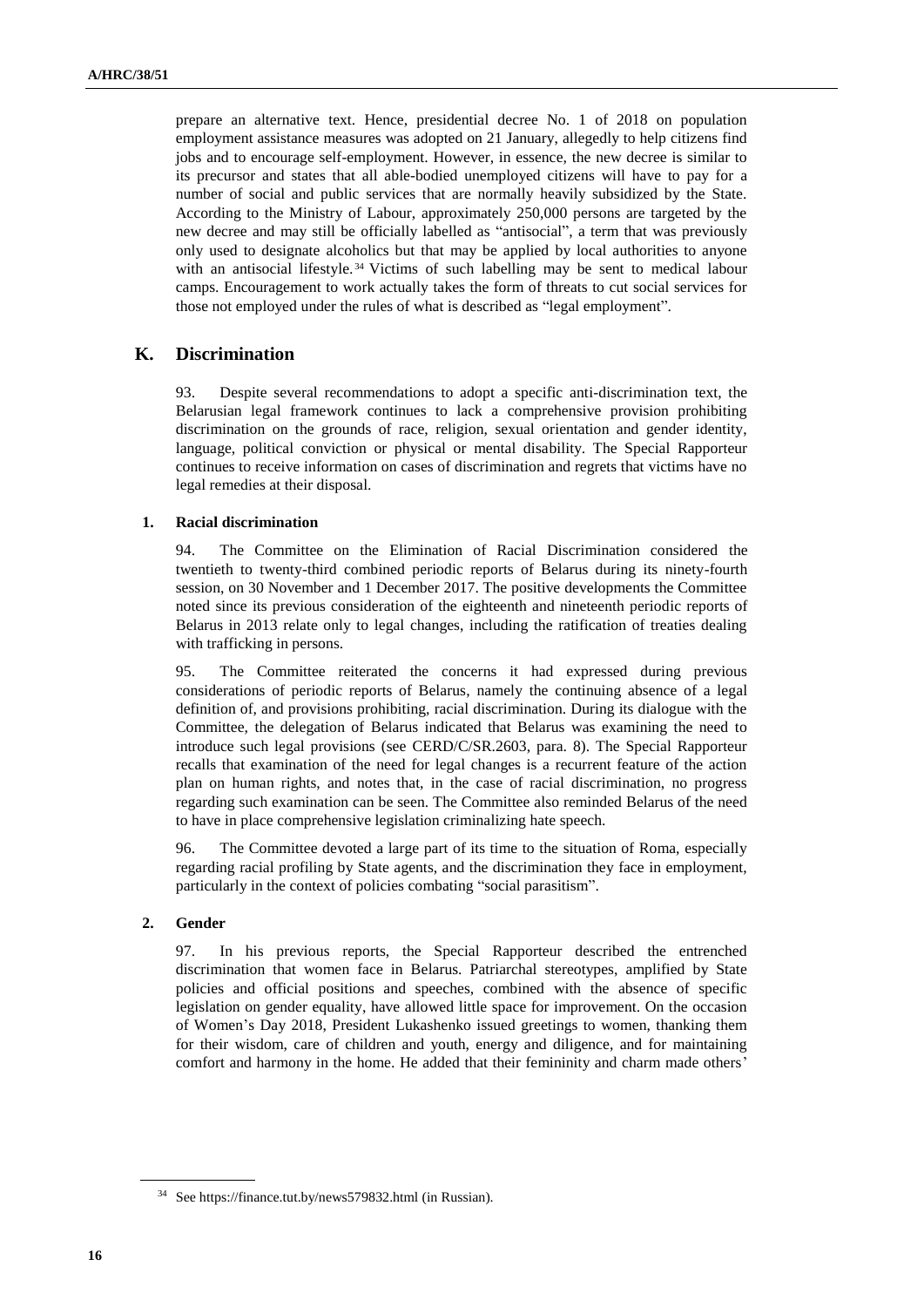lives more beautiful and exciting.<sup>35</sup> Three days earlier, President Lukashenko had appointed 21 new high-level administrative staff members, with no women among them.<sup>36</sup>

98. The Special Rapporteur recalls that, during its consideration of the eighth periodic report of Belarus in October 2016, the Committee on the Elimination of Discrimination against Women reiterated most of the recommendations it had made five years earlier (CEDAW/C/BLR/CO/7). The Special Rapporteur recalls that Sustainable Development Goal 5 deals with gender equality and that, with the concluding observations of the Committee (CEDAW/C/BLR/CO/8) and other relevant mechanisms, the Government of Belarus has a full toolbox with which to achieve that Goal.

#### **3. Persons with disabilities**

99. Belarus was the last European country to sign the Convention on the Rights of Persons with Disabilities, in 2015, ratifying it and its Optional Protocol in 2016. The initial report of Belarus to the Committee on the Rights of Persons with Disabilities is due to be submitted by 29 December 2018.

100. The Special Rapporteur hopes that the situation of the approximately 555,000 officially recorded individuals (about 6 per cent of the population) receiving a disability pension will significantly improve. Such progress should not only translate into enhanced financial support but also into better accessibility to their environment, to the labour market and other fundamental aspects of daily life.

101. Specialized NGOs report that progress on an accessible environment, especially regarding cultural and other facilities, has been slow or inadequate, but that there have been good discussions on the creation of quotas for persons with disabilities in companies. The Special Rapporteur commends NGO staff members and disability rights activists for their efforts regarding visibility and their creativity when carrying out advocacy work, and hopes that the Government will establish a dialogue with them.

#### **4. Lesbian, gay, bisexual, transgender and intersex persons**

102. The authorities of Belarus continue to refuse to allow lesbian, gay, bisexual, transgender and intersex persons to exercise a number of rights. Same-sex relationships are stigmatized and civil society organizations working on related issues repeatedly have their requests for accreditation rejected. The inter-agency plan for human rights does not contain any recommendation aimed at ending discrimination against lesbian, gay, bisexual, transgender and intersex persons, thus failing to acknowledge what is a part of the reality of Belarusian society.

103. Law No. 362-729 on the protection of children from information harmful to their health and development, which was signed by the President in May 2016, entered into force in July 2017. Under the law, any information (described in the text of the law as "propaganda") that could affect the institutions of the family and marriage is prohibited.

104. Over the past 10 years, the public space for lesbian, gay, bisexual, transgender and intersex persons has shrunk sharply. Minsk previously hosted a gay pride march in the early 2000s, but no such gathering has taken place since 2010, owing to the absence of official authorization, a factor that spreads fear among would-be organizers of such events.

## **V. Conclusions and recommendations**

105. **The findings for the period under review show no improvement of the human rights situation in Belarus. The effects of the continuous application of an oppressive regulatory and punitive framework were aggravated by recurring violent crackdowns on those exercising the right to peaceful assembly, such as in February and March** 

<sup>35</sup> See http://president.gov.by/en/news\_en/view/womens-day-greetings-18257/.

<sup>36</sup> See www.belarus.by/en/government/events/belarus-president-makes-newappointments\_i\_75599.html.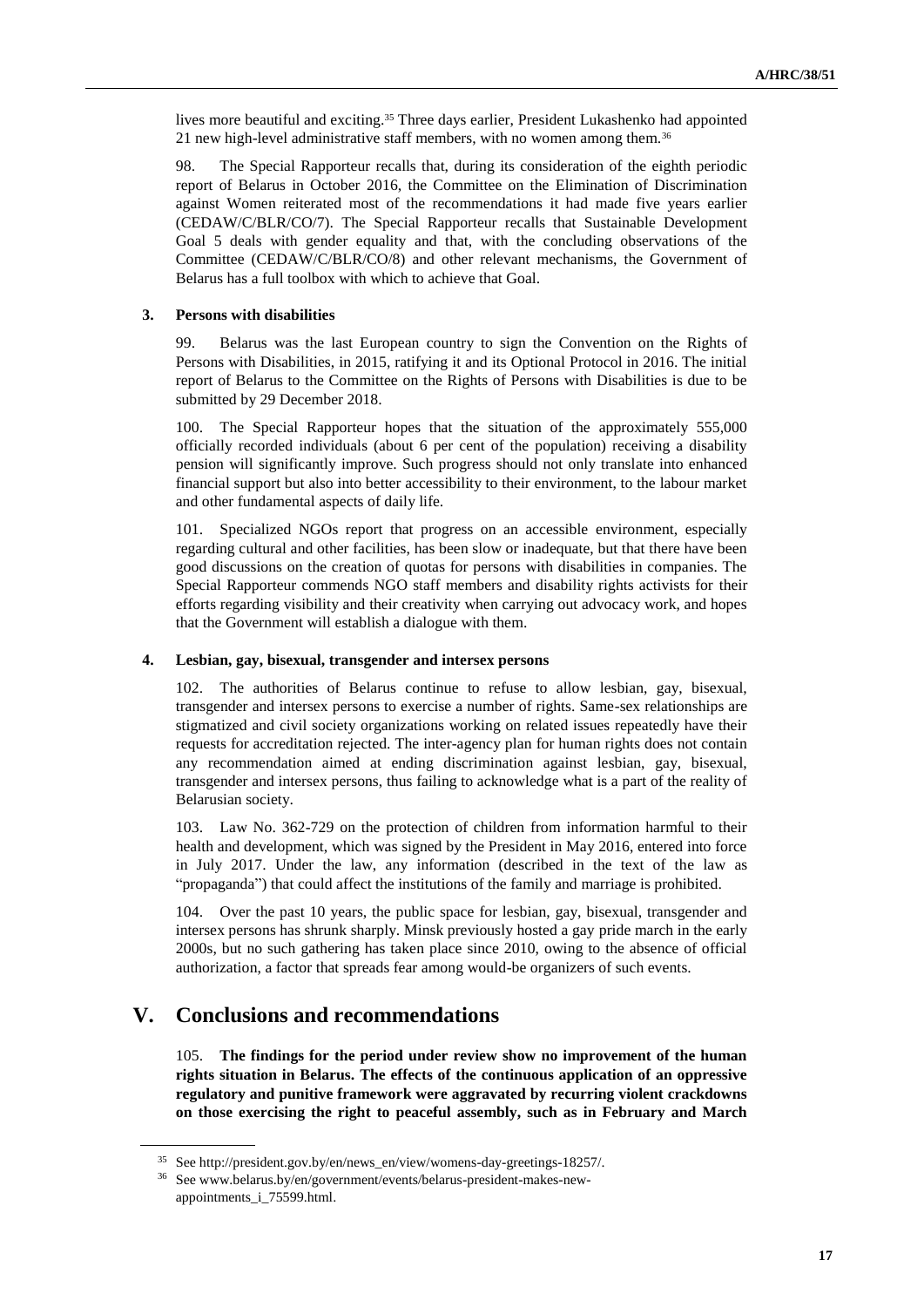**2017 and March 2018. New amendments to media laws threaten further harsh restrictions to freedom of expression online.** 

106. **On the occasion of his previous report to the Human Rights Council, the current Special Rapporteur deplored the lack of any meaningful progress on systemic human rights issues since the establishment of his mandate: issues which the High Commissioner for Human Rights had previously highlighted in 2011. The purposefully oppressive legal framework, the structural absence of the rule of law and the blatant lack of consideration of the recommendations of human rights mechanisms testify to the freezing of fundamental freedoms in Belarus. During his period in office, the Special Rapporteur has demonstrated that the human rights record of Belarus could easily be improved if there were to emerge, at the internal level, political will to utilize the ready-to-use toolbox provided by the recommendations of the human rights mechanisms, including the universal periodic review, over more than 20 years.** 

107. **As no tangible progress on systemic issues has been achieved, the Special Rapporteur is of the view that there is no reason to discontinue the international scrutiny of the human rights situation in Belarus, all the more so given that no regional scrutiny is applicable owing to the exclusion of Belarus from membership of the Council of Europe because of the retention in the Criminal Code of the death penalty and its regular application.**

108. **While members of the international community have constantly reminded Belarus of the need to comply with its international obligations, and to implement the recommendations of the human rights mechanisms, the State party's authorities do not even acknowledge the existence of civil and political human rights issues. While the State party's authorities claim to have made progress on social rights, in fact, their repressive handling of civil liberties also affects social and economic rights, as the "social parasitism" policies show. The exercise of civil and political rights is described as a threat to "social stability", and their repression has been presented to some partners as being necessary in order to avoid political instability amid geopolitical tensions in the region.**

109. **The human rights record of Belarus, which has gradually worsened since 1996, has shaped the lives of several generations of Belarusians. A 22-year-old in Belarus has never experienced free and fair elections, does not know what the independence of the judiciary and the separation of powers mean in reality, fears to publicly express views that are critical of government policies, does not have free access to different media or to a diverse culture, finds it normal to undertake forced labour at the weekend and has grown up with patriarchal stereotypes about women and men. Amid the continuing vilification of, and prohibitive restrictions on the work of human rights defenders, political, cultural and environmental activists and independent journalists in the country, the persistence of such actors must be praised, protected and encouraged. The Special Rapporteur deems it vital for the situation of civil society activists to continue to provide international support for them through the present mandate.**

110. **Attempts by Belarus to present alleged progress made regarding its human rights record through, for instance, the cyclical release of political prisoners, the granting of permission to two token opposition members to be present in the National Assembly, or the adoption of an inter-agency plan on human rights without tackling any of the persistent systemic issues, are contradicted by the daily reality faced by citizens, who are obliged by the country's laws to obtain specific official permission for every instance of exercising their rights to peaceful assembly, to freedom of association and to freedom of the media, and who are considered as criminals and can be condemned to prison sentences under the above-mentioned laws because of their decision to exercise their rights to political expression, to peacefully demonstrate, or to participate in unregistered gatherings.**

111. **The Special Rapporteur has described in the present report the cyclical system of oppression of human rights in Belarus. The State party's authorities have**